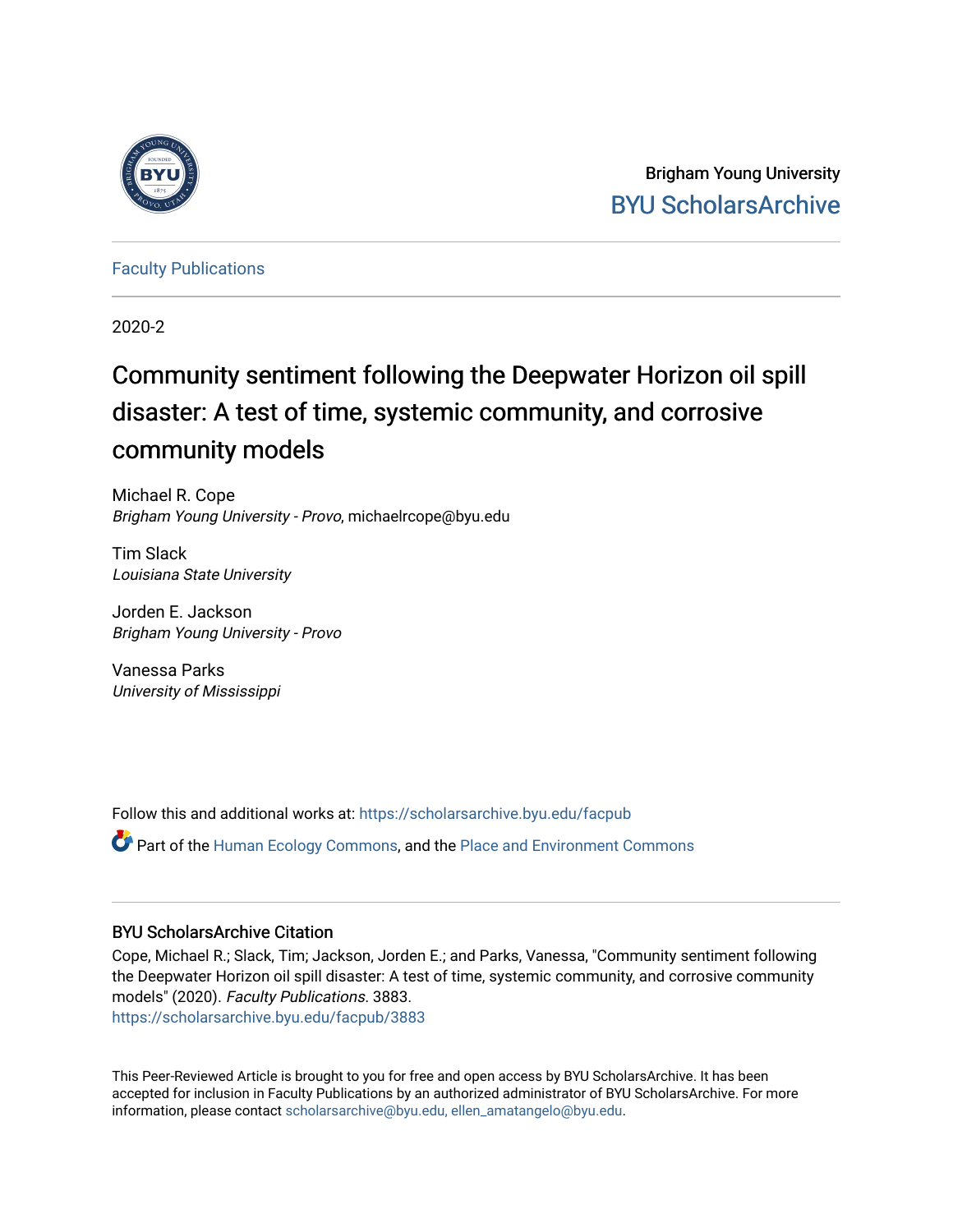Contents lists available at [ScienceDirect](http://www.sciencedirect.com/science/journal/07430167)



# Journal of Rural Studies



journal homepage: [www.elsevier.com/locate/jrurstud](https://www.elsevier.com/locate/jrurstud)

# Community sentiment following the Deepwater Horizon oil spill disaster: A test of time, systemic community, and corrosive community models



Mich[a](#page-1-0)el R. Cope<sup>a,[∗](#page-1-1)</sup>, Tim Slack<sup>b</sup>, Jorden E. Jackson<sup>a</sup>, Vanessa Parks<sup>c</sup>

DHOS.

<span id="page-1-0"></span><sup>a</sup> *Brigham Young University, USA*

<span id="page-1-2"></span><sup>b</sup> *Louisiana State University, USA*

<span id="page-1-3"></span><sup>c</sup> *University of Mississippi, USA*

| ARTICLE INFO                                                                                   | ABSTRACT                                                                                                                                                                                                                                                                                                                                                                                                                                                                                                                                                                                                                                                                                                                                                                                                                                                                                                                                                                                                                                                                                                                                       |  |  |  |
|------------------------------------------------------------------------------------------------|------------------------------------------------------------------------------------------------------------------------------------------------------------------------------------------------------------------------------------------------------------------------------------------------------------------------------------------------------------------------------------------------------------------------------------------------------------------------------------------------------------------------------------------------------------------------------------------------------------------------------------------------------------------------------------------------------------------------------------------------------------------------------------------------------------------------------------------------------------------------------------------------------------------------------------------------------------------------------------------------------------------------------------------------------------------------------------------------------------------------------------------------|--|--|--|
| Keywords:<br>Deepwater horizon oil spill<br>BP oil spill<br>Recreancy<br>Disaster<br>Community | A fundamental concern in the social science scholarship on disasters is understanding community impacts and<br>recovery as a social process. This study examines community sentiment in the aftermath 2010 BP Deepwater<br>Horizon oil spill (DHOS), including the influence of time and the explanatory utility of two major theoretical<br>perspectives—the systemic community model and the corrosive community model—in predicting community<br>sentiment in the context of this disaster. Specifically, our objectives are to assess how community sentiment in<br>the wake of the DHOS: 1) changes over time; 2) is related to the systemic model; and 3) is related to the corrosive<br>model. To meet these objectives, we analyze four waves of data from a unique repeated cross-sectional<br>household survey data—the Louisiana Community Oil Spill Survey (COSS)—collected between 2010 and 2013.<br>Our results demonstrate that 1) accounting for other factors, community sentiment community sentiment was<br>significantly greater in later time periods compared to 2010, and 2) the simultaneous and complimentary utility |  |  |  |

# **1. Introduction**

A fundamental concern in the social science scholarship on disasters is understanding community impacts and recovery as a social process. An oft-cited definition [\(Fritz, 1961:](#page-8-0) 655) acknowledges community implicitly in the concept of disaster: "an event, concentrated in time and *space*, in which a society, or a relatively self-sufficient *subdivision of a society* undergoes severe danger and incurs such losses to its members and physical appurtenances that the social structure is disrupted and the fulfillment of all of or some of the essential functions of the society is prevented" (emphasis added). Accordingly, much research focuses on disaster impacts on places, neighborhoods, and towns [\(Bolin and Kurtz,](#page-8-1) [2018;](#page-8-1) [Kendra and Wachtendorf, 2007](#page-8-2)). Moreover, as social processes, the ways in which communities respond to major disruptions can take different trajectories. One regard in which this is true is whether the disaster is viewed as "natural" or "human-made" [\(Freudenburg, 2000](#page-8-3); [Gill and Steven Picou, 1998;](#page-8-4) [Gill and Ritchie, 2018](#page-8-5); [Kroll-Smith and](#page-8-6) [Couch, 1990](#page-8-6); [Kroll-Smith, 2018](#page-8-7); [Perry, 2018;](#page-9-0) [Tierney, 2006](#page-9-1)). In the context of a process viewed as a natural disaster, it is argued that a "therapeutic community" is likely to emerge, as people show a high level of cohesiveness and provide mutual aid in response and recovery efforts. Conversely, the perception that a disaster is generated by a human-made technological failure is said to bring about a community response rife with division and conflict, an outcome that has been called "corrosive community" [\(Freudenburg, 1993,](#page-8-8) [1997,](#page-8-9) [2000\)](#page-8-3).

of the systemic and corrosive community frameworks for understanding community sentiment in the wake of the

The purpose of this study is to assess how community sentiment in the wake of a technological disaster: 1) changes over time; 2) is related to the systemic model of community [\(Kasarda and Janowitz, 1974](#page-8-10)); and 3) is related to the corrosive model of community ([Freudenburg, 1993](#page-8-8), [1997;](#page-8-9) [2000;](#page-8-3) [Freudenburg and Jones, 1991](#page-8-11); [Picou et al., 2004](#page-9-2)). We address these goals by studying community sentiment among coastal residents living in largely rural communities in southeast Louisiana, USA, following the 2010 BP Deepwater Horizon oil spill (DHOS). In doing so, this study helps extend the general social scientific understanding of disasters (e.g., [Drabek, 2013](#page-8-12); [Erikson, 1976,](#page-8-13) [1994](#page-8-14); [Kroll-](#page-8-7)[Smith, 2018;](#page-8-7) [Perry, 2018](#page-9-0); [Quarantelli, 2005](#page-9-3); [Quarantelli and Dynes,](#page-9-4) [1977\)](#page-9-4). More specifically, we contribute to the literature by examining how technological disasters can impact and alter residents' perceptions of an individual experience of community (e.g., [Cope et al., 2013](#page-8-15); [Edelstein, 2004](#page-8-16); [Gill et al., 2012;](#page-8-17) [Gill and Ritchie, 2018;](#page-8-5) [Kroll-Smith](#page-8-18) [and Couch, 1991](#page-8-18); [Lee and Blanchard, 2012](#page-8-19); [McSpirit et al., 2007](#page-9-5)).

<https://doi.org/10.1016/j.jrurstud.2019.12.019> Received 23 May 2019; Received in revised form 20 November 2019; Accepted 31 December 2019 Available online 25 January 2020 0743-0167/ © 2020 Elsevier Ltd. All rights reserved.

<span id="page-1-1"></span><sup>∗</sup> Corresponding author. Department of Sociology, 2008 JFSB Provo, UT, 84602, USA. *E-mail address:* [michaelrcope@byu.edu](mailto:michaelrcope@byu.edu) (M.R. Cope).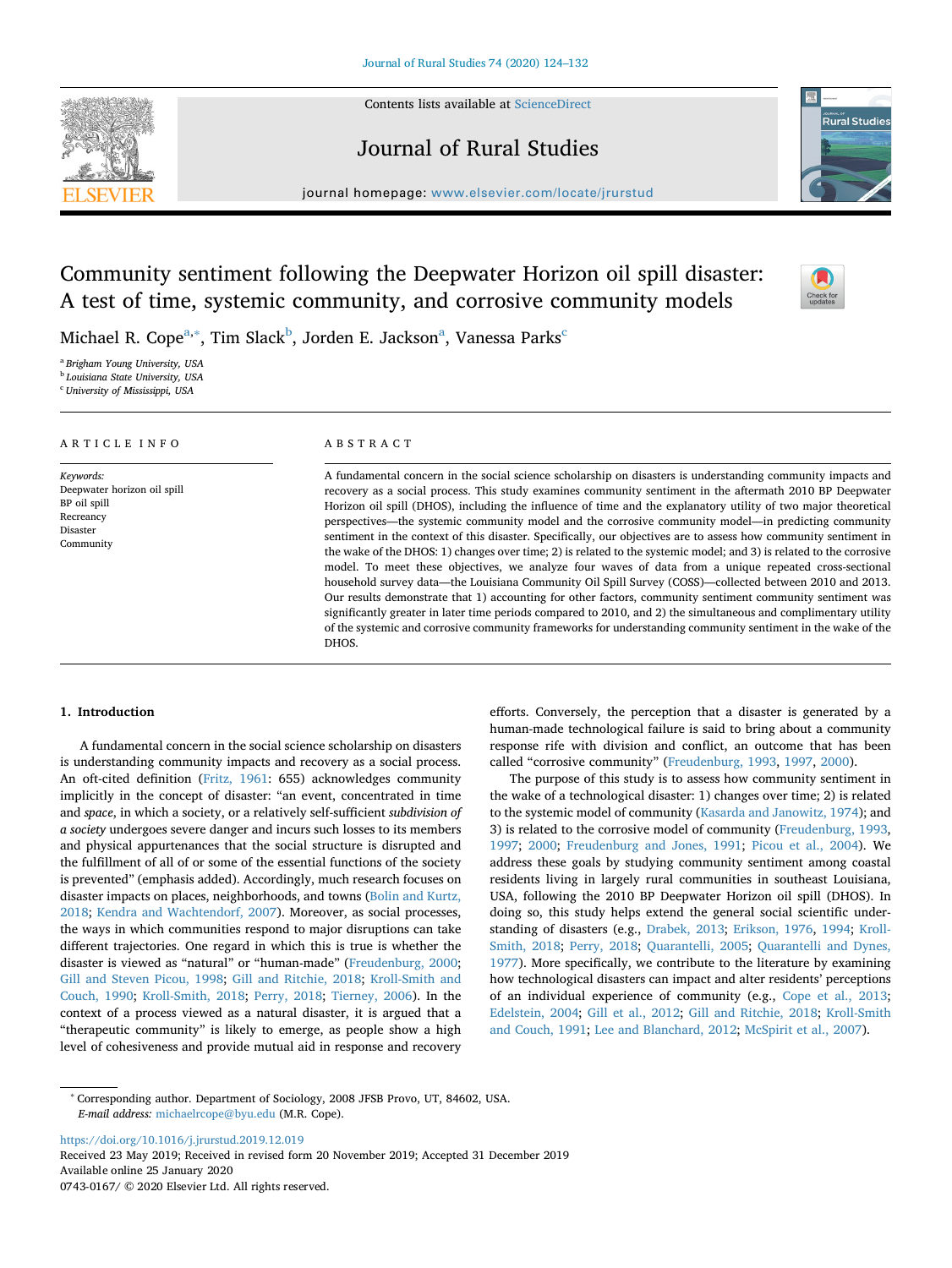#### **2. Disaster and community**

While the word *community* is often idealized because it conjures an image of "a 'warm' place, a cozy and comfortable place … like the roof under which we shelter in heavy rain, like a fireplace at which we warm our hands on a frosty day" ([Bauman, 2001:](#page-7-0) 1), it also carries fundamental assumptions of feelings "that members have of belonging, a feeling that members matter to one another and to the group, and a shared faith that members' needs will be met through their commitment to be together" ([McMillan and Chavis, 1986:](#page-9-6) 9). In fact, some scholars have theorized community explicitly as moral proximity (e.g., [Bauman,](#page-7-0) [2001;](#page-7-0) [de Tocqueville, 2000](#page-8-20) [1840]; [Goodsell et al., 2014\)](#page-8-21), while others view it as fundamental to the formation of individual and shared interpretive frameworks and social paradigms—termed "lifescape" by [Edelstein \(2004\)](#page-8-16)—that underpin everyday assumptions about life.

Conversely, other scholars contend (e.g., [Drabek, 2013](#page-8-12); [Elias and](#page-8-22) [Scotson, 1965;](#page-8-22) [Lindell, 2013;](#page-8-23) [Peacock and Ragsdale, 1997](#page-9-7)) that the positive "feels good" associations ascribed to community are often reflective of wishful thinking rather than of real social conditions. Such scholars view community as being imbued with conflict as much as it is with consensus, as members with competing interests negotiate for resources and power. Accordingly, as certainty, predictability, and security collapse, contention may arise from an unequal distribution of risk amongst community residents. Such risks are seen as a defining characteristic of contemporary social life and, consequently, controversy and conflict can result as various community members attend to hazards, insecurities, and threats, while others seek to minimize the same issues. Conflicts can intensify following a collective trauma, threaten "the essential functions of society" ([Fritz, 1961:](#page-8-0) 655) and disrupt the typical social order (e.g., [Drabek, 2013](#page-8-12)). Indeed, early social scientific investigations of disasters endeavored to understand just how such disruptions to community occur (e.g., [Bucher, 1957;](#page-8-24) [Killian, 1954;](#page-8-25) [Wallace, 1956](#page-9-8)).

Building on groundbreaking disaster research (e.g., [Fritz and Marks,](#page-8-26) [1954;](#page-8-26) [Moore, 1958](#page-9-9); [Sjoberg, 1962](#page-9-10)), a social scientific perspective emerged over time that "disasters" only occur when hazardous events cause people collectively to experience disruption of normal social activities (e.g., [Bonanno et al., 2010](#page-8-27); [Fritz, 1961](#page-8-0); [Quarantelli, 1989](#page-9-11); [Quarantelli and](#page-9-4) [Dynes, 1977\)](#page-9-4). For example, [Quarantelli \(2000](#page-9-12): 682) conceptualizes disasters in terms of social processes that occur when "the routines of collective social units are seriously disrupted and when unplanned courses of action have to be undertaken to cope with the crisis" (see also [Drabek,](#page-8-12) [2013;](#page-8-12) [Lindell, 2013](#page-8-23); [Perry, 2018\)](#page-9-0). Thus, disaster-related outcomes are predicated on 1) preexisting social structures and 2) the significance of these structures for both individual and collective responses ([Chhotray and](#page-8-28) [Few, 2012;](#page-8-28) [Picou et al., 2004;](#page-9-2) [Smith, 2006](#page-9-13); [Smith and Dennis, 2007\)](#page-9-14). Disasters, then, should be viewed as *systemic* processes "that permeate community social structure, producing social responses that are both emergent and constraining" ([Picou et al., 2004](#page-9-2): 1495; see also [Cope et al.,](#page-8-29) [2018;](#page-8-29) [Dynes, 1974](#page-8-30); [Kreps, 1989,](#page-8-31) [1998;](#page-8-32) [Parks et al., 2018\)](#page-9-15).

As a systemic social process, the ways in which disaster victims respond to catastrophic disruption often depend on the Thomasian "definition of the situation." For example, when a disaster catalyst is viewed as natural and beyond human control (i.e., "an act of God"), researchers have found that social, psychological, and economic disruptions are relatively limited in duration [\(Drabek, 1986](#page-8-33); [Green, 1996](#page-8-34); [Quarantelli, 1989\)](#page-9-11). In such contexts, the disaster is viewed as a "consensus-type" crisis [\(Quarantelli and Dynes, 1977](#page-9-4); [Aldrich and Kyota,](#page-7-1) [2017;](#page-7-1) [Aldrich and Meyer, 2015](#page-7-2); [Reuter and Kaufhold, 2018\)](#page-9-16), and response efforts often bring about a high level of social cohesiveness around recovery and the restoration of 'normalcy' for the victims. $<sup>1</sup>$  In</sup> contrast, other researchers have argued that disasters originating from

technological hazards have the potential to "create a far more severe and long-lasting pattern of social, economic, cultural and psychological impacts than do natural ones" ([Freudenburg, 1997](#page-8-9): 26; see also [Riaz](#page-9-17) [et al., 2015](#page-9-17)). Such long-term impacts are part of a debilitating condition—*corrosive community* ([Freudenburg, 1993,](#page-8-8) [1997;](#page-8-9) [2000\)](#page-8-3)—in which the negative effects of the disaster damage the residents' sense of community as the "mortar bonding human communities together" ([Erikson, 1994:](#page-8-14) 239) erodes. Accordingly, research has attended to the linkages between an individual's sense of community and well-being following disaster-related disruptions (e.g., [Miles, 2015](#page-9-18); [Norris et al.,](#page-9-19) [2008\)](#page-9-19). Moreover, studies have demonstrated that positive community attitudes and sentiment are key aspects of disaster resilience and recovery (e.g., [Cope et al., 2013](#page-8-15)). Indeed, research suggests the most effective community change agents and emergency managers will take into account individual and local troubles as they manage an everchanging disaster recovery process ([Drabek, 2013\)](#page-8-12). Thus, identifying shifts in community sentiment throughout the disaster process is important for benchmarking different social trajectories.

#### **3. The systemic community model**

In their seminal article, [Kasarda and Janowitz \(1974](#page-8-10): 331) describe what has become one of the most influential models in the study of "local community attitudes and sentiments." Conceptualizing community "as a complex system of friendship and kinship networks and formal and informal associational ties rooted in family life and on-going socialization processes," the authors proposed a "model of community attachment which [they] call the *systemic model* ([1974,](#page-8-10) 329, emphasis added). From such a perspective, a local community is viewed as "an ongoing system of social networks into which new generations and new residents are assimilated" [\(Kasarda and Janowitz 1974](#page-8-10), 330). Thus, in the same way scholars conceptualize a disaster as a time-bound process, for Kasarda and Janowitz, the development of community sentiments and bonds is "necessarily a temporal process" in which an individual's length of residence is seen "as the key exogenous factor influencing community behavior and attitudes" ([Kasarda and Janowitz 1974,](#page-8-10) 330).

While the length of residence is a critical component of the systemic community model, Kasarda and Janowitz also focused on local social bonds, lifecycle stage, and social position as principal determinants of people's community attitudes and sentiments. Since its introduction, numerous studies have confirmed the applicability of the systemic community model in understanding these outcomes (e.g., [Beggs et al.,](#page-7-3) [1996;](#page-7-3) [Brown, 1993](#page-8-35); [Cope et al., 2015;](#page-8-36) [Flaherty and Brown, 2010](#page-8-37); [Gerson et al., 1977](#page-8-38); [Krannich and Greider, 1990](#page-8-39)). Furthermore, research in diverse contexts has shown significant linkages between individual well-being and sense of community—a feeling of belonging, closeness, and connection to one's community (e.g., [Davidson and](#page-8-40) [Cotter, 1991](#page-8-40); [Grzeskowiak et al., 2003](#page-8-41); [Kimweli and Stilwell, 2002;](#page-8-42) [St](#page-9-20) [John et al., 1986\)](#page-9-20), including in the context of technological disasters ([Cope et al., 2013](#page-8-15); [Hawkins and Maurer, 2011](#page-8-43); [Lee and Blanchard,](#page-8-19) [2012;](#page-8-19) [Parks et al., 2018](#page-9-15)).

## **4. The corrosive community model**

Inasmuch as local social bonds strengthen community attitudes and sentiments, the disruption of those bonds can also disrupt residents' perceptions of an individual experience of the community [\(Chhotray](#page-8-28) [and Few, 2012](#page-8-28); [Edelstein, 2004;](#page-8-16) [Erikson, 1994, 1995;](#page-8-14) [Peacock and](#page-9-7) [Ragsdale, 1997](#page-9-7)). Thus, community residents incorporate risk assessments and perceptions in such a way that collective uncertainty alters their orientation towards community, so that ontological security and community sentiments corrode (see also [Kroll-Smith and Couch, 1993](#page-8-44); [Lee and Blanchard, 2012;](#page-8-19) [Ritchie et al., 2013](#page-9-21)). During technological disasters, communities may become conflict-prone, dealing as they must with perceptions of seemingly unending risks and uncertainties regarding both environmental and personal exposure [\(Adeola and](#page-7-4)

<span id="page-2-0"></span> $^{\rm 1}$  Importantly, the effort to restore "normal" social conditions often—whether intentionally or not—results in reestablishing preexisting social inequalities [\(Kroll-Smith, 2018](#page-8-7)).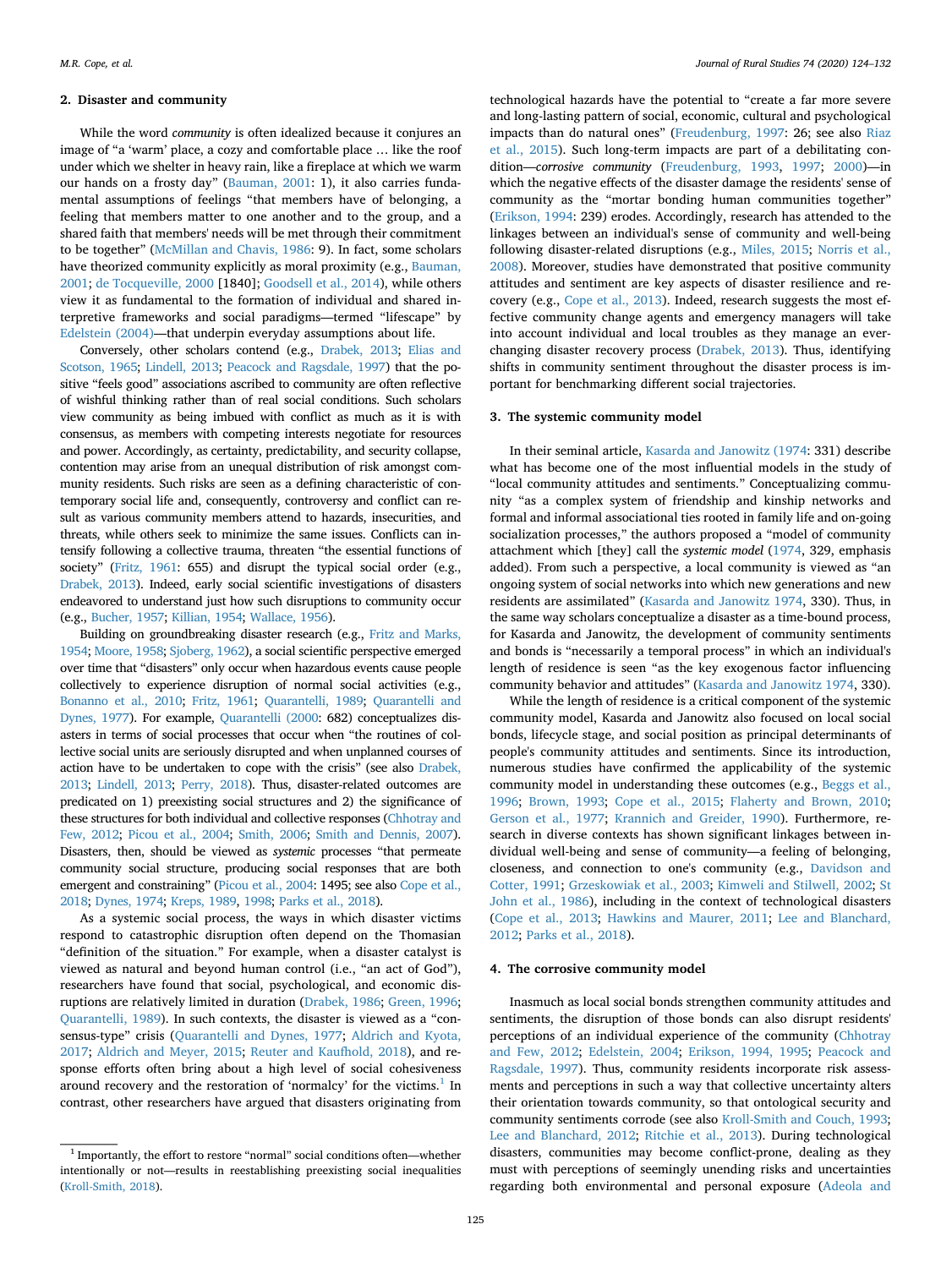[Steven Picou, 2014](#page-7-4); [Erikson, 1994, 1995](#page-8-14); [Gill, 2007;](#page-8-45) [Kroll-Smith and](#page-8-44) [Couch 1993;](#page-8-44) [Picou et al., 2004](#page-9-2)). Typifying such processes, following the 1989 *Exxon Valdez* oil spill in Prince William Sound, Alaska, USA, research shows how the dynamics of uncertainty ultimately culminated in "social responses that draw down reserves of social capital, setting the stage for the emergence of individual and collective trauma, lifestyle and lifescape change, a corrosive community, and secondary trauma" ([Ritchie et al., 2013](#page-9-21), 658; see also [Adeola and Steven Picou, 2014](#page-7-4); [Aldrich and Meyer, 2015;](#page-7-2) [Gill, 2007](#page-8-45); [Gill and Ritchie, 2018](#page-8-5); [Ritchie,](#page-9-22) [2012;](#page-9-22) [Ritchie and Gill, 2010](#page-9-23)). Indeed, [Picou et al. \(2004](#page-9-2): 1496) contend that in the wake of catastrophic technological failure "the defining characteristic of the post-disaster phase is the emergence of a corrosive community—that is, a consistent pattern of chronic impacts to individuals and communities." To wit, three interrelated dynamics of technological disasters have been identified as particularly noteworthy in "understanding why corrosive communities emerge and persist" ([Picou et al., 2004](#page-9-2): 1496; see also [Marshall et al., 2003\)](#page-8-46): (1) protracted litigation; (2) mental and physical well-being of community residents; and (3) perceptions of recreancy (i.e., governmental and institutional actors' failure to execute entrusted roles and responsibilities properly). For the purposes of this study we focus on the latter two factors.<sup>[2](#page-3-0)</sup>

With regards to adverse disaster related impacts on mental and physical well-being, research has found that the most commonly observed impacts on the well-being of disaster survivors are depression (e.g., [Maguen et al., 2009](#page-8-47)), post-traumatic stress disorder (PTSD; e.g., [Neria et al., 2008\)](#page-9-24), and other anxiety-related disorders (e.g., [McFarlane](#page-9-25) [et al., 2009\)](#page-9-25). Moreover, disaster-related life conditions can precipitate negative changes in physical health status ([Bonanno et al., 2010](#page-8-27); [Halpern and Tramontin, 2007](#page-8-48)). While fatalities and injuries following natural disasters are often common among victims in high impact areas, [Marshall et al. \(2003:](#page-8-46) 87) note that in the wake of a technological disaster "the most troubling outcome has to do not with direct loss of life, but the potential for long-term health problems and damage to the community." To the degree that such impacts are chronic and cumulative, and physical symptoms can manifest analogous to other ailments, diagnosis is often delayed because of the difficulty of pinpointing a specific point of exposure [\(Erikson, 1994, 1995](#page-8-14); [Gill and](#page-8-5) [Ritchie, 2018](#page-8-5)). Thus, with uncertainty about the degree to which a community has been exposed to toxins, residents and medical practitioners often have to contend with a contested discourse in identifying not only the nature and extent of health impacts, but even who should be considered a victim ([Edelstein, 2004](#page-8-16); [Erikson, 1994, 1995](#page-8-14); [Kroll-](#page-8-18)[Smith and Couch, 1991](#page-8-18)). Indeed, [Gill et al. \(2014\)](#page-8-49) show that disruptions following the 1989 *Exxon Valdez* oil spill continue to affect the well-being of community residents more than two decades after the initial event (see also [Gill et al., 2016](#page-8-50)).

Failure on the part of institutions to prevent a technological disaster represents an explicit challenge to a social system as a whole. Freudenburg theorized *recreancy* as a concept to "provide an affectively neutral reference to behaviors of persons and/or of institutions that hold positions of trust, agency, responsibility, or fiduciary or other forms of broadly expected obligations to the collectivity, but that behave in a manner that fails to fulfill the obligations or merit the trust" (1993, 916- 917), and "the failure of experts or specialized organizations to execute properly responsibilities to the broader collectivity with which they have been implicitly or explicitly entrusted" (2000, 116). Thus, considerations of recreancy afford important insights into how a "primary responsible party" is identified and, often, becomes the focal point for blame, hostility, frustration, and, ultimately, compensation ([Gill, 2007](#page-8-45); [Gill et al.,](#page-8-49) [2014](#page-8-49); [Marshall et al., 2003;](#page-8-46) [Ritchie et al., 2013](#page-9-21)).

Freudenburg's principal concern is the relation between broader social consequences and recreancy. In the wake of a technological disaster, research has shown that perceptions of recreancy amplify the awareness of risk, cultivate emotional/psychological feedback (e.g., anger, distrust, fear, frustration, uncertainty), and even exaggerate perceptions of community damage (e.g., [Cope et al., 2016](#page-8-51); [Freudenburg, 1993](#page-8-8); [Gill et al., 2014](#page-8-49); [Gill, 2007](#page-8-45); [Ritchie, 2012;](#page-9-22) [Ritchie](#page-9-21) [et al., 2013](#page-9-21); [Ritchie et al., 2018;](#page-9-26) [Scott et al., 2005\)](#page-9-27). As confidence in the social order is shaken, perceptions of recreancy engender new vulnerabilities as community sentiments shift, social bonds are ruptured, and social differentiation is promoted by diverging narratives of distrust and blame (e.g., [Alario and Freudenburg, 2003;](#page-7-5) [Clarke and Short, 1993](#page-8-52); [Cope et al., 2016;](#page-8-51) [Gill et al., 2012](#page-8-17); [Gill and Ritchie, 2018;](#page-8-5) [Tierney,](#page-9-28) [2012\)](#page-9-28).

While the EVOS literature has been held up as a "template for understanding oil spill impacts" ([Lee and Blanchard, 2012,](#page-8-19) 27; for an indepth review of the EVOS literature see [Gill et al., 2016](#page-8-50)), another such disaster occurred on the night of 20 April 2010, when an explosion sent gas, oil, and concrete up the wellbore of the BP-leased Deepwater Horizon oil rig located approximately 50 miles offshore of Southeast Louisiana, USA. In addition to the deaths of 11 platform workers, the explosion and subsequent sinking of the rig led to a well breach that gushed millions of gallons of oil into the Gulf of Mexico for nearly three months before it was capped. The DHOS now stands as the largest recorded marine oil spill ([Hamilton et al., 2012](#page-8-53); [Robertson and Krauss,](#page-9-29) [2010\)](#page-9-29) and "the worst environmental disaster" ever experienced in the United States ([Jackson, 2010](#page-8-54)). While the impacts of the DHOS disaster continue to unfold, it should be noted that EVOS scholars have predicted "[t]he BP disaster as an Exxon Valdez rerun" ([Ritchie et al.,](#page-9-30) [2011:](#page-9-30) 30).

#### **5. Research questions**

In view of the literature discussed above, we ask the following research questions as they pertain to the residents of the Louisiana communities affected by the DHOS: (1) Does community sentiment change over time? 2) Do the indicators—length of residence, local social bonds, lifecycle stage, and social position—suggested by the systemic community model ([Kasarda and Janowitz 1974](#page-8-10)) predict greater community sentiment? and 3) Do the indicators— mental and physical well-being of community residents and perceptions of recreancy—suggested by the corrosive community model [\(Freudenburg,](#page-8-8) [1993,](#page-8-8) [1997](#page-8-9); [Picou et al., 2004](#page-9-2)) predict lower community sentiment in the wake of the disaster?

# **6. Methods**

#### *6.1. Sample*

We address these questions using data from the Louisiana Community Oil Spill Survey (COSS). The COSS is a multi-wave crosssectional dataset that assesses the impacts of the DHOS disaster on Louisiana's coastal residents living in areas most directly affected by the disaster. Administered by Louisiana State University's Public Policy Research Laboratory, the COSS is a telephone survey of households drawn randomly from a listed sample of approximately 6000 households in the coastal zip codes of Plaquemines, Lafourche, and Terrebonne Parishes, and the town of Grand Isle. The areas sampled for the COSS were initially selected because of their direct geographic proximity to the DHOS, were all highly oiled during the disaster, have a high level of involvement in the oil and gas and fishing industries—sectors directly affected by the spill and subsequent drilling and fishing moratoriums—and experienced active cleanup operations for years since the onset of the disaster. The repeated cross-sectional structure of these data affords the unique opportunity to examine the DHOS disaster as a social process, rather than as a single time-point

<span id="page-3-0"></span> $2$  Our data does not include measures of participation in litigation. For a review of the consequences of protracted litigation to disaster related community impacts see [Gill at al. \(2014\);](#page-8-49) [Marshall et al. \(2003\)](#page-8-46); [Marshall et al. \(2004\);](#page-9-31) [Picou et al. \(2004\);](#page-9-2) and [Ritchie et al. \(2018\)](#page-9-26).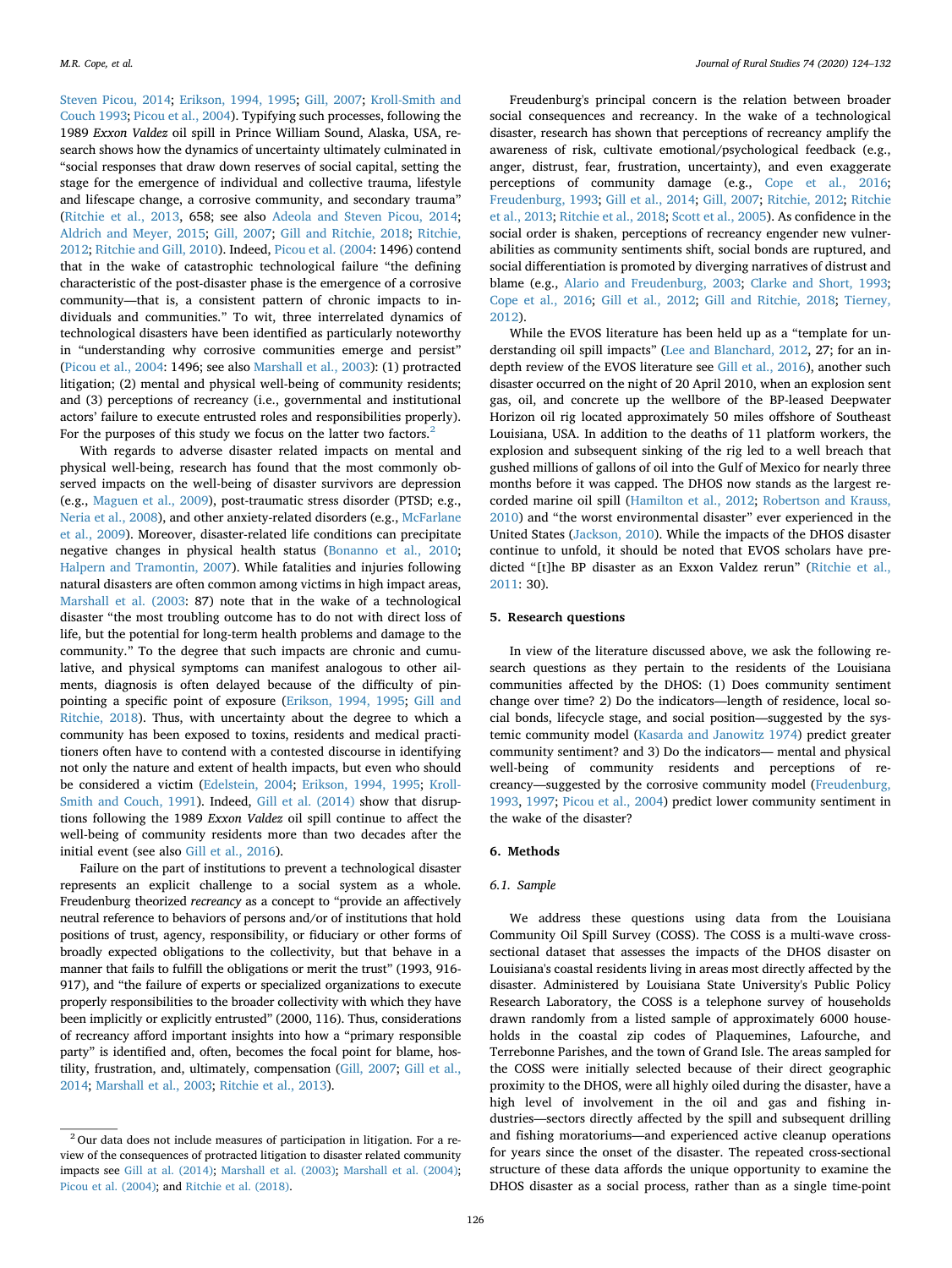event. Four waves of COSS data are used in the analysis: a baseline gathered in October 2010 (the well was declared effectively dead in mid-September), with three follow-up waves collected in April 2011, April 2012, and April 2013 (corresponding to the one-year, two-year, and three-year anniversaries of the onset of the disaster). The respective response rates for each wave were 24, 25, 20, and 19 percent. Despite being obtained during adverse conditions (i.e., a disaster context), it should be noted that such rates of response are well above those typically obtained on contemporary telephone surveys by leading research organizations (e.g., Pew Research Center), and are within a range that is typically not a threat to the quality of survey estimates [\(Curtin et al.,](#page-8-55) [2000;](#page-8-55) [Groves, 2006;](#page-8-56) [Keeter et al., 2000,](#page-8-57) [2006](#page-8-58)).

# *6.2. Measures*

# *6.2.1. Dependent variable*

Community sentiment, the dependent variable in our analysis, is measured with a six-item index. Items included in the measure were drawn from the Knight Soul of the Community project, a research partnership between Gallup and the Knight Foundation ([2012](#page-8-59)) and have been used in previous investigations of the social impacts of the DHOS (e.g., [Cope et al., 2013](#page-8-15); [Lee and Blanchard, 2012;](#page-8-19) [Parks et al.,](#page-9-15) [2018\)](#page-9-15). Significantly, these measures are analogous to those used in previous research of the social correlates of social disruption/change and community attitudes (e.g., [Brown, 1993](#page-8-35); [Kasarda and Janowitz,](#page-8-10) [1974;](#page-8-10) [Smith et al., 2001\)](#page-9-32). The index is comprised of the following items:

- 1. Taking everything into account, how satisfied are you with [name of community residence] as a place to live? (0 = *very dissatisfied*; 1 = *fairly dissatisfied*; 2 = *neither dissatisfied nor satisfied*; 3 = *fairly satisfied*, or 4 = *very satisfied*)
- 2. How likely are you to recommend [name of community residence] as a place to live?  $(0 =$  *extremely unlikely*;  $1 =$  *somewhat unlikely*; 2 = *neither likely nor unlikely*; 3 = *somewhat likely*, or 4 = *extremely likely*)
- 3. Thinking about five years from now, how do you think [name of community residence] will be as a place to live compared to today?  $(0 =$  Will be much worse; 1 = Will be somewhat worse; 2 = Will be about the same;  $3 =$  Will be somewhat better, or  $4 =$  Will be much better)
- 4. Please indicate your agreement with the following statement: I am proud to say that I live in [name of community residence].  $(0 =$  strongly disagree;  $1 =$  disagree;  $2 =$  neither disagree nor agree;  $3 =$  agree, or  $4 =$  strongly agree)
- 5. Please indicate your agreement with the following statement: [Name of community residence] is the perfect place for people like me. (0 = *strongly disagree*; 1 = *disagree*; 2 = *neither disagree nor agree*; 3 = *agree*, or 4 = *strongly agree*)
- 6. Overall, how would you rate your community as a place to live? (0 = *poor*; 1 = *fair*; 3 = *good*; 4 = *excellent*)

Drawing on these six items, we generated a summative index that ranged from 0 to 24 (Cronbach's alpha = 0.79). As shown in [Table 1](#page-4-0), there is evidence of a modest increase in community sentiment over the periods studied here.

# *6.2.2. Independent variables*

*6.2.2.1. Time*. To measure change over time, following the approach used in previous research (e.g., [Brown et al., 2005;](#page-8-60) [Cope et al., 2016](#page-8-51); [Parks et al., 2018\)](#page-9-15), indicator variables are created for the second (April 2011), third (April 2012), and fourth (April 2013) waves of the COSS and measured in reference to the first wave (October 2010). In other words, these dichotomous measures (yes  $= 1$ ) compare the levels of community sentiment in April 2011, April 2012, and April 2013 to levels of community sentiment in October 2010.

<span id="page-4-0"></span>

| Table 1                   |  |
|---------------------------|--|
| Descriptive statistics by |  |

survey wave.

| Variables                                 | October<br>2010     | April 2011          | April 2012          | April 2013          |  |
|-------------------------------------------|---------------------|---------------------|---------------------|---------------------|--|
|                                           | Mean/<br>percentage | Mean/<br>percentage | Mean/<br>percentage | Mean/<br>percentage |  |
| <b>Dependent Variable</b>                 |                     |                     |                     |                     |  |
| Community<br>sentiment                    | 15.36 (3.33)        | 15.39 (3.62)        | 15.86 (3.06)        | 15.86 (3.10)        |  |
| Systemic community<br>Length of residence |                     |                     |                     |                     |  |
| Proportion of a<br>life as resident       | 00.83(0.31)         | 0.85(0.27)          | 0.87(0.27)          | 0.80(0.32)          |  |
| <b>Local social bonds</b>                 |                     |                     |                     |                     |  |
| Cajun                                     | 33.30%              | 49.44%              | 58.01%              | 51.80%              |  |
| Fishing<br>employment                     | 19.48%              | 20.51%              | 19.69%              | 17.84%              |  |
| Oil employment                            | 27.01%              | 27.41%              | 29.74%              | 29.98%              |  |
| Oil & fishing<br>employment               | 33.41%              | 35.43%              | 30.63%              | 26.29%              |  |
| Catholic                                  | 69.39%              | 71.24%              | 73.43%              | 69.93%              |  |
| Church<br>attendance                      | 3.34 (1.50)         | 3.45(1.47)          | 3.44 (1.48)         | 3.49 (1.58)         |  |
| Lifecycle stage                           |                     |                     |                     |                     |  |
| Age                                       | 44.69               | 48.62               | 49.53               | 52.54               |  |
|                                           | (16.56)             | (16.62)             | (17.45)             | (16.53)             |  |
| Number of                                 | 1.03(1.20)          | 0.93(1.18)          | 0.76(1.10)          | 0.73(1.16)          |  |
| children                                  |                     |                     |                     |                     |  |
| Married or                                | 73.12%              | 75.16%              | 71.15%              | 79.12%              |  |
| widowed                                   |                     |                     |                     |                     |  |
| Social position                           |                     |                     |                     |                     |  |
| Educational<br>attainment                 | 12.46 (2.41)        | 12.48 (2.36)        | 12.37 (2.46)        | 12.52 (2.46)        |  |
| $(0-18)$                                  |                     |                     |                     |                     |  |
| Employed                                  | 61.71%              | 54.76%              | 57.29%              | 53.71%              |  |
| Corrosive community                       |                     |                     |                     |                     |  |
| Mental health                             | 8.17 (6.39)         | 8.44 (6.67)         | 7.14 (6.34)         | 5.94 (6.09)         |  |
| Physical health                           | 4.25(5.31)          | 4.72 (5.40)         | 4.16 (5.20)         | 3.31 (4.61)         |  |
| Distrust                                  | 63.77%              | 68.38%              | 63.99%              | 60.08%              |  |
| <b>Blame</b>                              | 45.49%              | 55.59%              | 45.37%              | 50.02%              |  |
| Controls                                  |                     |                     |                     |                     |  |
| White                                     | 50.22%              | 35.17%              | 29.19%              | 35.30%              |  |
| Female                                    | 46.23%              | 43.02%              | 35.97%              | 39.79%              |  |
| Proximity to coast                        | 5.37 (1.90)         | 5.33 (1.99)         | 5.12(2.05)          | 5.32 (1.97)         |  |
| N                                         | 873                 | 800                 | 575                 | 489                 |  |

Standard deviations in parentheses.

*6.2.2.2. Systemic community*. To assess the utility of the systemic community model ([Kasarda and Janowitz 1974\)](#page-8-10) in predicting community sentiment following the DHOS, our models include measures for the length of residence, local social bonds, lifecycle stage, and social position. Unfortunately, we are not able to directly replicate the exact questions used by [Kasarda and Janowitz \(1974\)](#page-8-10). Nevertheless, the measures described below speak to the theoretical arguments they presented and are consistent with how many other researchers have used their approach to modeling community (e.g., [Brown, 1993](#page-8-35); [Cope et al., 2015](#page-8-36); [Flaherty and Brown, 2010\)](#page-8-37).

*Length of residence*. Length of residence is measured as the proportion of a person's life they have lived in the community (i.e., the quotient of the number of years the respondent was a community resident divided by their age), resulting in a variable that ranges from 0 to 1. This calculation diverges from measuring the length of residence as the number of years a respondent reported they were a community resident. We take this approach because including the raw number of years residing in the community potentially conflates the effects of age and length of residence ([Cope et al., 2015;](#page-8-36) [Flaherty and Brown, 2010](#page-8-37); [Goodsell et al., 2008\)](#page-8-61).

*Local social bonds*. Local social bonds are measured in three ways. First, to measure social bonds that derive from membership in a large local ethnic group, we distinguished Cajuns from all other groups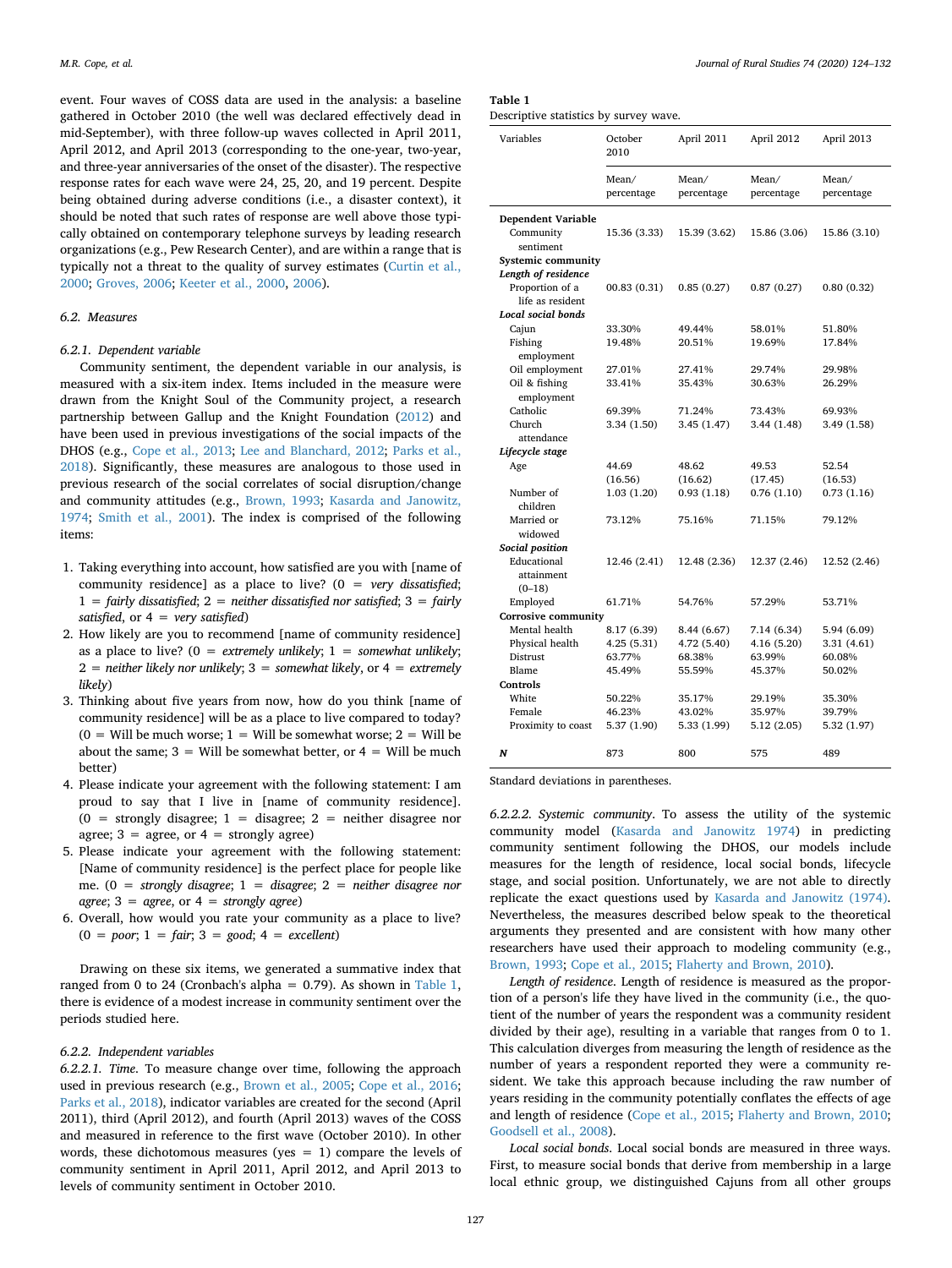(Cajun = 1) [\(Henry and Bankston, 2002](#page-8-62); [Roebuck and Hickson, 1982](#page-9-33)). Second, to measure local social bonds attributable to connection to the community economic identity, what [Kasarda and Janowitz \(1974:](#page-8-10) 329) refer to as ties to local "occupational systems," we include a set of variables that measure respondents' association with two critical industries in the region: the oil/gas industry and the fishing/seafood industry [\(Bernard, 2003;](#page-8-63) [Henry and Bankston, 2002](#page-8-62); [Paul et al., 2012](#page-9-34); [Roebuck and Hickson, 1982\)](#page-9-33). Specifically, indicator variables were created based on responses to the following questions: "Do you or any member of your immediate family currently work in the oil industry?" ( $ves = 1$ ) and "Do you or any member of your immediate family currently work in the fishing or seafood industries?" (yes  $= 1$ ). Since these are not necessarily mutually exclusive categories (see e.g., [Freudenburg](#page-8-64) [and Gramling, 2011\)](#page-8-64)—it is possible that a household could have members employed in both the oil *and* fishing industries—we also include a third indicator variable for households with fishers *and* oil workers (yes  $= 1$ ). These three indicators are mutually exclusive. Finally, we measure religious identification using two variables: an indicator variable for membership in the predominant religious group in the region (Catholic  $= 1$ ) and a 5-point ordinal scale on which higher numbers indicate more frequent church attendance ([Henry and](#page-8-62) [Bankston, 2002;](#page-8-62) [Paul et al., 2012\)](#page-9-34).

*Lifecycle stage*. Three variables are used to measure the effect of respondents' lifecycle stage: 1) age, measured as a continuous variable in years; 2) the number of children age 17 years or younger living in the respondent's household, truncated at 7 or more; and 3) marital status, coded 1 for respondents who were married or widowed (see [Brown,](#page-8-35) [1993;](#page-8-35) [Cope et al., 2015;](#page-8-36) [Flaherty and Brown, 2010\)](#page-8-37).<sup>[3](#page-5-0)</sup>

*Social position*. We include two variables to account for the effect of respondents' social position. The first is the number of years of schooling respondents completed (which ranges from 0 to 18). We also measure respondents' social position by including an indicator variable for being employed (yes  $= 1$ ).

*6.2.2.3. Corrosive community*. To assess the utility of the corrosive community model [\(Freudenburg, 1993](#page-8-8), [1997](#page-8-9); [2000;](#page-8-3) [Freudenburg and](#page-8-11) [Jones, 1991](#page-8-11); [Picou et al., 2004](#page-9-2)) in predicting community sentiment following the DHOS, our models include measures for mental health, physical health, and recreancy.

*Mental health.* Mental health impacts are measured with an index of negative affective states attributed to the spill. Respondents were asked: "In the last week, how often have you experienced the following feelings because of the oil spill?" (Responses included almost constantly, some of the time, almost never, and never). The list of feelings included worry, sadness, nervousness, fear, depression, anxiety, and anger. Each item ranged from 0 to 3, where  $0 =$  never and  $3 =$  almost constantly. We created an index by summing the scores across all seven indicators, which resulted in a measure that ranged from 0 to 21 (Cronbach's alpha  $= 0.92$ ).

*Physical health.* Physical health impacts are measured with an index of physical ailments attributed to the spill. Respondents were asked: "In the last week, how often have you experienced the following physical symptoms because of your worries about the oil spill?" (Again, responses included almost constantly, some of the time, almost never, and never). The list of physical symptoms included sick stomach, diarrhea, headaches, joint pain, loss of appetite, chest pain, and shortness of breath. Again, each item ranged from 0 to 3, where  $0 =$  never and 3 = almost constantly. We created an index by summing the scores across all seven indicators, which resulted in a measure that ranged from 0 to 21 (Cronbach's alpha =  $0.88$ ).

*Recreancy.* We measure recreancy using two variables. With respect

to distrust, three binary measures were obtained by asking respondents to indicate whether they "trust information regarding the oil spill" from BP, the federal government, and the state government ( $no = 1$ ). Based on this information, a dichotomous variable was created that measures whether the respondent distrusted 2 or more of the institutional actors above (yes  $= 1$ ). Similarly, we use three binary measures that reference blame by asking respondents who they "blame for the consequences of the oil spill, such as oil in the marsh, the moratorium on drilling and the closure of fisheries." The responses were BP, the federal government, and the state government (yes  $= 1$ ). Based on this information, a dichotomous variable was created that measures whether the respondent blamed two or more of the institutional actors above for negative consequences of the spill (yes  $= 1$ ). Our decision to use dichotomous measures of distrust and blame is grounded in the research literature that suggests, throughout the disaster process, other institutional actors—beyond the primary responsible party—are often drawn into the web of culpability (e.g., [Cope et al., 2016](#page-8-51)). The dichotomized measures highlight whether recreancy is extending beyond the primary responsible party.

#### *6.2.3. Controls*

We include three control variables in our models in addition to those outlined above.<sup>4</sup> Specifically, we control for respondents' race (White  $= 1$ ), sex (female  $= 1$ ), and an 8-point ordinal scale measuring proximity to the coast (larger values denote greater distance). In our discussion of the results we focus on relationships between community sentiment and our independent variables. Descriptive statistics for all variables used in the analysis are shown in [Table 1](#page-4-0).

#### *6.3. Modeling strategy*

We use ordinary least squares (OLS) regression models to predict levels of community sentiment in the wake of the DHOS. Specifically, we regress community sentiment on change over time (Model 1), systemic community (Model 2), corrosive community (Model 3), and a full model including all predictors (Model 4). To address differential probabilities in sample selection related to higher levels of nonresponse amongst certain segments of the population, we weight our models by age and sex on the basis of the ratio of the distributions of these groups in the COSS versus those drawn from corresponding zip codes from the 200[5](#page-5-2)–2009 five-year estimates of the American Community Survey.<sup>5</sup>

#### **7. Results**

[Table 2](#page-6-0) presents OLS regression models predicting community sentiment. Model 1 includes only the indicators of *time* and controls.

<span id="page-5-0"></span><sup>&</sup>lt;sup>3</sup> We combine married and widowed here for the sake of consistency with previous research. Ancillary analysis using only married (yes = 1) produced similar substantive results.

<span id="page-5-1"></span><sup>4</sup> To "compare the relative merits" of different models of community (1974: 330), Kasarda and Janowitz included measures of population size and density in their models. In the models presented in this paper, we have elected not to include these controls. Our logic in forgoing the inclusion of indicators for population size and density is twofold: 1) they were not theorized as part of the systemic model of community, and 2) ancillary analysis did not show significant relationships between these variables and community sentiment.

<span id="page-5-2"></span><sup>&</sup>lt;sup>5</sup> We use the 2005–2009 5-year ACS estimates rather than the 2010 Census data to calculate the weights for the COSS for two reasons. The first is differences in the time frame reference for ACS versus the Census. According to the US Census [U.S. Census Bureau \(2018\)](#page-9-35), a key difference between the ACS and the decennial census is the overall time frame in which they are conducted. The data from the decennial census describes the characteristics of the population in the March through June of the census year, while ACS data describe the characteristics nearly every day over the full calendar year. A second, and more practical reason, is that the 2010 Census data was not made publicly available until 2012. Continuing to use the 2005–2009 ACS estimates to weight the data makes the current analysis consistent with published work using the COSS that preceded that data release [\(Cope et al., 2013](#page-8-15); [Lee and Blanchard, 2012\)](#page-8-19).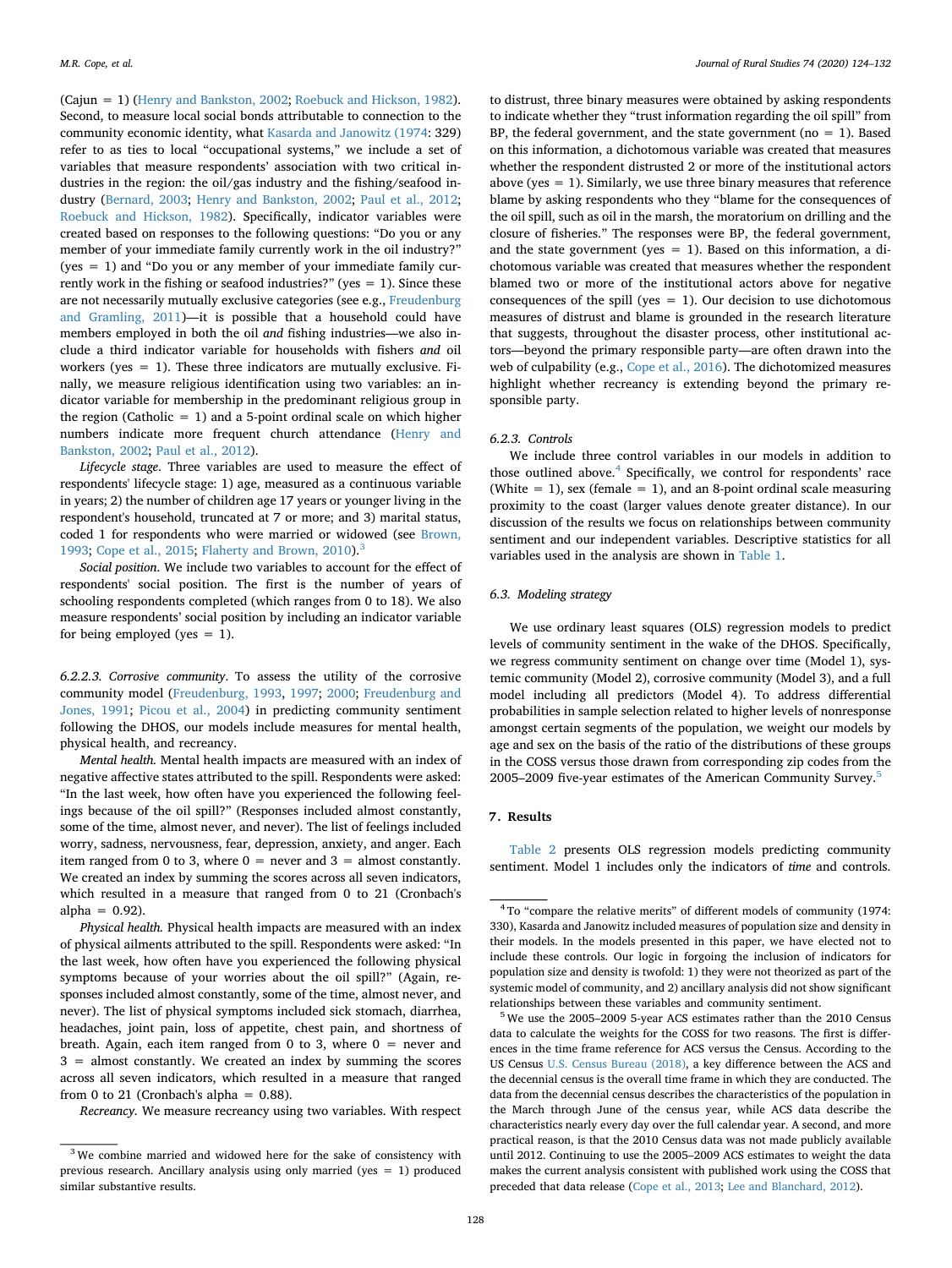#### <span id="page-6-0"></span>**Table 2**

OLS regression model predicting community sentiment.

|                                  | Model 1    |          | Model 2     |          | Model 3     |       | Model 4             |       |
|----------------------------------|------------|----------|-------------|----------|-------------|-------|---------------------|-------|
|                                  | b          | $\rm SE$ | b           | $\rm SE$ | b           | SE    | b                   | SE    |
| Time                             |            |          |             |          |             |       |                     |       |
| October 2010 (reference)         |            |          |             |          |             |       |                     |       |
| April 2011                       | 0.049      | 0.116    |             |          |             |       | 0.052               | 0.112 |
| April 2012                       | $0.536***$ | 0.127    |             |          |             |       | $0.356***$          | 0.124 |
| April 2013                       | $0.514***$ | 0.138    |             |          |             |       | $0.310*$ †          | 0.135 |
| Systemic community               |            |          |             |          |             |       |                     |       |
| Length of residence              |            |          |             |          |             |       |                     |       |
| Proportion of a life as resident |            |          | $0.622***$  | 0.160    |             |       | $0.740***$          | 0.157 |
| Local social bonds               |            |          |             |          |             |       |                     |       |
| Cajun                            |            |          | $-0.067$    | 0.143    |             |       | $-0.039$            | 0.141 |
| Fishing employment               |            |          | $0.529***$  | 0.145    |             |       | $0.904***$          | 0.145 |
| Oil employment                   |            |          | $0.269*$    | 0.133    |             |       | $0.316*$            | 0.130 |
| Oil & fishing employment         |            |          | $0.272*$    | 0.132    |             |       | $0.593***$          | 0.131 |
| Catholic                         |            |          | $0.866***$  | 0.104    |             |       | $0.820***$          | 0.102 |
| Church attendance                |            |          | $0.133***$  | 0.031    |             |       | $0.115***$          | 0.030 |
| Lifecycle stage                  |            |          |             |          |             |       |                     |       |
| Age                              |            |          | $0.012***$  | 0.003    |             |       | $0.012***$          | 0.003 |
| Number of children               |            |          | $-0.149***$ | 0.044    |             |       | $-0.125**$          | 0.043 |
| Married or widowed               |            |          | $0.306**$   | 0.114    |             |       | $0.308**$           | 0.112 |
| Social position                  |            |          |             |          |             |       |                     |       |
| <b>Educational attainment</b>    |            |          | $-0.061**$  | 0.020    |             |       | $-0.078***$         | 0.019 |
| Employed                         |            |          | $0.667***$  | 0.100    |             |       | $0.593***$          | 0.099 |
| <b>Corrosive community</b>       |            |          |             |          |             |       |                     |       |
| Mental health                    |            |          |             |          | $-0.054***$ | 0.010 | $-0.061***$         | 0.010 |
| Physical health                  |            |          |             |          | $-0.034**$  | 0.012 | $-0.028*$           | 0.012 |
| Distrust                         |            |          |             |          | $-0.564***$ | 0.098 | $-0.595***$         | 0.096 |
| Blame                            |            |          |             |          | $-0.106$    | 0.091 | $-0.221*$           | 0.090 |
| Controls                         |            |          |             |          |             |       |                     |       |
| White                            | 0.125      | 0.095    | 0.125       | 0.142    | $-0.004$    | 0.093 | $0.133 \frac{1}{3}$ | 0.140 |
| Female                           | $-0.189*$  | 0.093    | $-0.111$    | 0.094    | $-0.170$    | 0.092 | $-0.019$ †‡         | 0.093 |
| Proximity to coast               | $0.127***$ | 0.023    | $0.100***$  | 0.023    | $0.075***$  | 0.023 | $0.070**$ §‡        | 0.023 |
| Intercept                        | 14.703***  | 0.160    | 12.889***   | 0.374    | 16.200***   | 0.169 | 13.982 *** +        | 0.382 |
| Adj. $R^2$                       | 0.011      |          | 0.056       |          | 0.039       |       | 0.095               |       |

 $N = 2739.$  \*p < 0.05; \*\*p < 0.01; \*\*\*p < 0.001.

† corresponding coefficients in the Model 1 and Model 4 are significantly different (p < 0.05).

‡ corresponding coefficients in the Model 2 and Model 4 are significantly different (p < 0.05).

§ corresponding coefficients in the Model 3 and Model 4 are significantly different (p < 0.05).

The results show significantly greater levels of community sentiment in April 2012 and April 2013 compared to October 2010. In other words, respondents reported greater community sentiment two and three years out from the spill compared to in its immediate aftermath.

Model 2 includes only the *systemic community* model variables and controls. Consistent with theoretical expectations, *length of residence* is a significant determinant of community sentiment, with respondents who have lived more of their lives in their present community reporting greater community sentiment. In terms of local *social bonds*, the results demonstrate a positive and significant relationship for all measures, with the exception of membership in the region's largest ethnic group—Cajuns—which is not statistically significant. Moreover, all three variables used to measure *lifecycle stage* are also shown to be significant determinates of community sentiment. Specifically, older and married/widowed respondents report more positive community attitudes, while households with greater numbers of children age 17 or younger are associated with lower levels of community sentiment. Concerning our measures of *social position*, the results show that higher levels of education are significantly associated with lower levels of community sentiment, while, conversely, being employed is significantly correlated with greater community sentiment.

Model 3 includes only the *corrosive community* model variables and controls. The results indicate that greater negative mental and physical health impacts attributed to the DHOS are associated with significantly lower community sentiment. Likewise, distrusting information regarding the oil spill from two or more institutional actors (BP, the federal government, and/or the state government) is associated with significantly less community sentiment. In contrast, blaming two or more institutional actors for the negative consequences of the oil spill—such as oil in the marsh, and moratoria on oil drilling and fishing—is not statistically significant.

Last, Model 4 is a full model including measures of time, systemic community, corrosive community, and controls. The results demonstrate the same general pattern of relationships shown in the previous models continue to hold in the presence of the full range of other predictors. The one notable exception is that, consistent with theory, in the full model blaming two or more institutional actors for the negative consequences of the oil spill becomes a significant predictor of lower levels of community sentiment. While the inclusion of other predictors significantly ameliorates these effects, community sentiment remains significantly higher in April 2012 and April 2013 compared to October 2010. Moreover, the positive relationship between ties to the fishing industry and community sentiment is significantly greater in the full model (compared to Model 2), indicating that after accounting for time and corrosive community, fishers possess even higher levels of community sentiment compared to non-fishers. In addition, the negative association between distrust and community sentiment becomes significantly greater as well (compared to Model 3), demonstrating that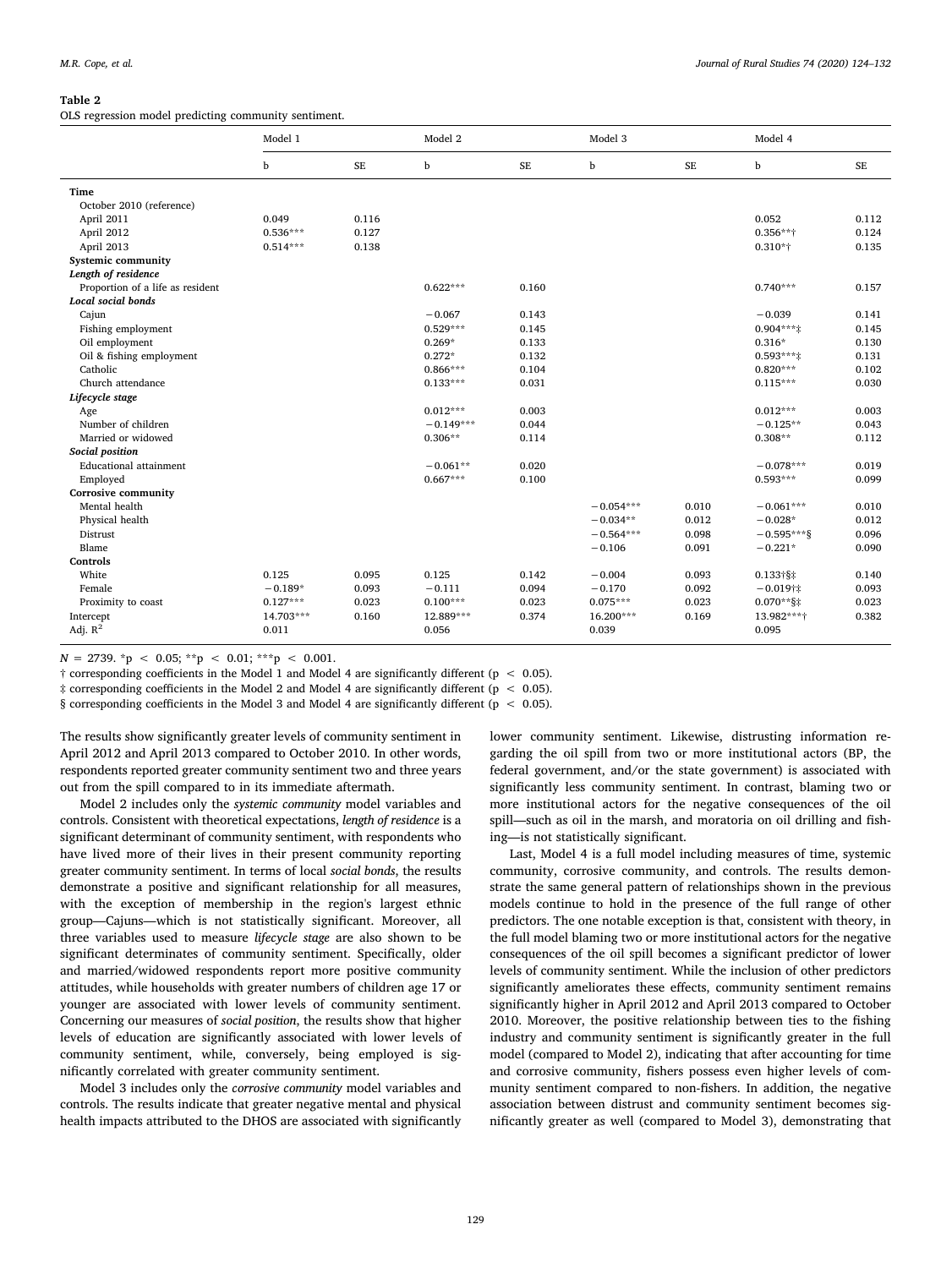distrust is related to even lower levels of community sentiment net of other factors.<sup>[6](#page-7-6)</sup>

#### **8. Discussion**

This study addressed three objectives concerning community sentiment in the wake of the DHOS. Specifically, we examined how community sentiment following the DHOS 1) changed over time; 2) was related to the systemic model of community ([Kasarda and Janowitz,](#page-8-10) [1974\)](#page-8-10); and 3) was related to the corrosive model of community ([Freudenburg, 1993](#page-8-8), [1997](#page-8-9); [2000;](#page-8-3) [Freudenburg and Jones, 1991](#page-8-11); [Picou](#page-9-2) [et al., 2004](#page-9-2)). The results show that while other factors ameliorate these effects, community sentiment was significantly higher at later time points, namely April 2012 and April 2013 compared to October 2010. With respect to the second objective, our results confirm the utility of the systemic community model in predicting community sentiment in a disaster context. Finally, regarding the third objective, our findings also confirm the applicability of the corrosive community model in predicting community sentiment following the DHOS. Overall, our findings suggest these models complement one another, simultaneously operating in a manner suggested by each theoretical frame.

As we near the ten-year anniversary of the onset of the DHOS disaster, our study provides important contributions to the extant social scientific understanding of disasters (e.g., [Drabek, 2013](#page-8-12); [Erikson, 1976,](#page-8-13) [1995,](#page-8-13) [1994](#page-8-14); [Lindell, 2013](#page-8-23); [Perry, 2018;](#page-9-0) [Quarantelli, 2005;](#page-9-3) [Quarantelli](#page-9-4) [and Dynes, 1977](#page-9-4); [Tierney, 2014](#page-9-36)), including the literature on oil spillrelated disaster processes (e.g., [Cope et al., 2013](#page-8-15), [2016](#page-8-51); [Gill et al., 2014](#page-8-49); [Lee and Blanchard., 2012](#page-8-19); [Ritchie et al., 2013\)](#page-9-21). Specifically, we attended to measures associated with the systemic model of community (e.g., [Beggs et al., 1996;](#page-7-3) [Brown, 1993;](#page-8-35) [Cope et al., 2015;](#page-8-36) [Flaherty and](#page-8-37) [Brown, 2010](#page-8-37); [Gerson et al., 1977](#page-8-38); [Krannich and Greider, 1990\)](#page-8-39) and the corrosive community model in a technological disaster context (e.g., [Gill, 2007;](#page-8-45) [Gill et al., 2016](#page-8-50); [Marshall et al., 2003;](#page-8-46) [Picou et al., 2004](#page-9-2); [Ritchie et al., 2013\)](#page-9-21). We show that these theories do well to simultaneously predict community sentiment, which in the wake of the DHOS had previously been identified as key aspects of disaster resilience and recovery (e.g., [Cope et al., 2013](#page-8-15); [Lee and Blanchard, 2012;](#page-8-19) [Parks et al.,](#page-9-15) [2018\)](#page-9-15). In doing so, we contribute to a broader sociological understanding of disasters, sense of community, social systems, and "chronic corrosive processes" ([Picou et al., 2007:](#page-9-37) 25).

Despite these contributions, our study has several limitations. For example, a key component of the corrosive community thesis is involvement in protracted litigation [\(Picou et al., 2004;](#page-9-2) [Gill and Picou,](#page-8-4) [1998;](#page-8-4) [Marshall et al., 2003](#page-8-46)). While litigation related to the DHOS was taking place during the period under study here, we do not have direct measures of respondents' participation in the legal claims process. [Ritchie et al. \(2018\)](#page-9-26), in particular, provide an important treatment of this issue following the DHOS. Additionally, our models did not include measures of social ties that captured the range of stronger-to-weaker ties [\(Granovetter, 1973\)](#page-8-65) or other indicators of social capital, both of which have been shown to be important indicators for understanding differential social impacts following a disaster ([Adeola and Steven](#page-7-4) [Picou, 2014;](#page-7-4) [Aldrich and Meyer, 2015;](#page-7-2) [Ritchie, 2012](#page-9-22); [Ritchie and Gill,](#page-9-23) [2010\)](#page-9-23). It is also important to recognize that our models do not allow us to establish causation (i.e., the old adage that "correlation is not causation" applies here). For example, is it that greater mental health problems reduce community sentiment, or that lower levels of community sentiment increase mental health problems? We cannot say, we can only say that they are related. Last, it is important to note that this study is based on cross-sectional trend data and thus cannot assess within-unit change in the variables over time. Future studies should

consider a longitudinal cohort panel design to better account for these types of dynamics. Doing so, would allow for more formal tests of how community sentiments shift and emerge in relation to changing conditions. Similarly, qualitative investigations would provide greater nuance depth, and an opportunity to ground-truth quantitative findings.

In conclusion, we highlight the words of [Dowty and Allen \(2011](#page-8-66): 203), who state: "Whether a disaster is deemed 'natural' or 'man-made,' all disasters begin and end in *communities* and the social groups, networks, and politics that sustain them" (emphasis added). As such, this research holds a number of applied implications. First, it highlights that the characteristics and attributes of people and places influence disaster impacts. Given that risks, costs, and impacts—indeed the very consideration of what constitutes a disaster—are socially constructed, the results of this study are consistent with the greater body of social science research which maintains that communities and their residents should be central in disaster mitigation planning. Disaster preparedness and response planners should be attuned to the likelihood that different types of disasters will have differential consequences for certain types of people in affected locales. Accordingly, as a central aspect of disaster mitigation/preparedness strategies, community development efforts need to be attuned to social attributes that may serve to mute or amplify disaster-related impacts, such as community sentiment. Finally, this research adds to the chorus of researchers who have long contended that planners need to recognize that disasters are not singular events but processes linked to social antecedents and long-term consequences.

# **Funding**

This research was made possible by a grant from The Gulf of Mexico Research Initiative, with additional support provided by a Brigham Young University Mentoring Environment Grant. Data are publicly available through the Gulf of Mexico Research Initiative Information & Data Cooperative (GRIIDC) at <https://data.gulfresearchinitiative.org> (doi:10.7266/N7T72FDS, 10.7266/N7PG1PP2, 10.7266/N7JQ0XZB, 10.7266/N7DZ068V).

## **CRediT authorship contribution statement**

**Michael R. Cope:** Conceptualization, Methodology, Formal analysis, Investigation, Resources, Data curation, Writing - original draft, Writing - review & editing, Visualization, Supervision, Funding acquisition. **Tim Slack:** Methodology, Investigation, Resources, Data curation, Writing - review & editing, Visualization, Supervision, Funding acquisition. **Jorden E. Jackson:** Data curation, Writing - review & editing. **Vanessa Parks:** Data curation, Writing - review & editing.

#### **Appendix A. Supplementary data**

Supplementary data to this article can be found online at [https://](https://doi.org/10.1016/j.jrurstud.2019.12.019) [doi.org/10.1016/j.jrurstud.2019.12.019](https://doi.org/10.1016/j.jrurstud.2019.12.019).

#### **References**

- <span id="page-7-4"></span>[Adeola, Francis O., Steven Picou, J., 2014. Social capital and the mental health impacts of](http://refhub.elsevier.com/S0743-0167(19)30645-X/sref1) [Hurricane Katrina: assessing long-term patterns of psychosocial distress. Int. J. Mass](http://refhub.elsevier.com/S0743-0167(19)30645-X/sref1) [Emergencies Disasters 32 \(1\), 121–156.](http://refhub.elsevier.com/S0743-0167(19)30645-X/sref1)
- <span id="page-7-5"></span>[Alario, Margarita, Freudenburg, William, 2003. The Paradoxes of modernity: scientific](http://refhub.elsevier.com/S0743-0167(19)30645-X/sref2) [advances, environmental problems, and risks to the social fabric? Sociol. Forum 18](http://refhub.elsevier.com/S0743-0167(19)30645-X/sref2) [\(2\), 193–214.](http://refhub.elsevier.com/S0743-0167(19)30645-X/sref2)
- <span id="page-7-1"></span>[Aldrich, Daniel P., Kyota, Emi, 2017. Creating community resilience through elder-led](http://refhub.elsevier.com/S0743-0167(19)30645-X/sref3) [physical and social infrastructure. Disaster Med. Public Health Prep. 11 \(1\), 120–126.](http://refhub.elsevier.com/S0743-0167(19)30645-X/sref3)
- <span id="page-7-2"></span>[Aldrich, Daniel P., Meyer, Michelle A., 2015. Social capital and community resilience.](http://refhub.elsevier.com/S0743-0167(19)30645-X/sref4) [Am. Behav. Sci. 59 \(2\), 254–269.](http://refhub.elsevier.com/S0743-0167(19)30645-X/sref4)
- <span id="page-7-0"></span>[Bauman, Zygmunt, 2001. Community: Seeking Safety in an Insecure World. Polity Press,](http://refhub.elsevier.com/S0743-0167(19)30645-X/sref5) [Malden, MA](http://refhub.elsevier.com/S0743-0167(19)30645-X/sref5).
- <span id="page-7-3"></span>[Beggs, John J., Hurlbert, Jeanne S., Haines, Valerie A., 1996. Community attachment in a](http://refhub.elsevier.com/S0743-0167(19)30645-X/sref6) [rural setting: a refinement and empirical test of the systemic model. Rural Sociol. 61](http://refhub.elsevier.com/S0743-0167(19)30645-X/sref6) [\(3\), 407–426.](http://refhub.elsevier.com/S0743-0167(19)30645-X/sref6)

<span id="page-7-6"></span> $^6$  Cross model comparisons are based on the methods for comparing regression coefficients advocated by [Clogg et al. \(1995\),](#page-8-67) and were conducted using Stata's Seemingly Unrelated Estimation (suest) command (v15.1).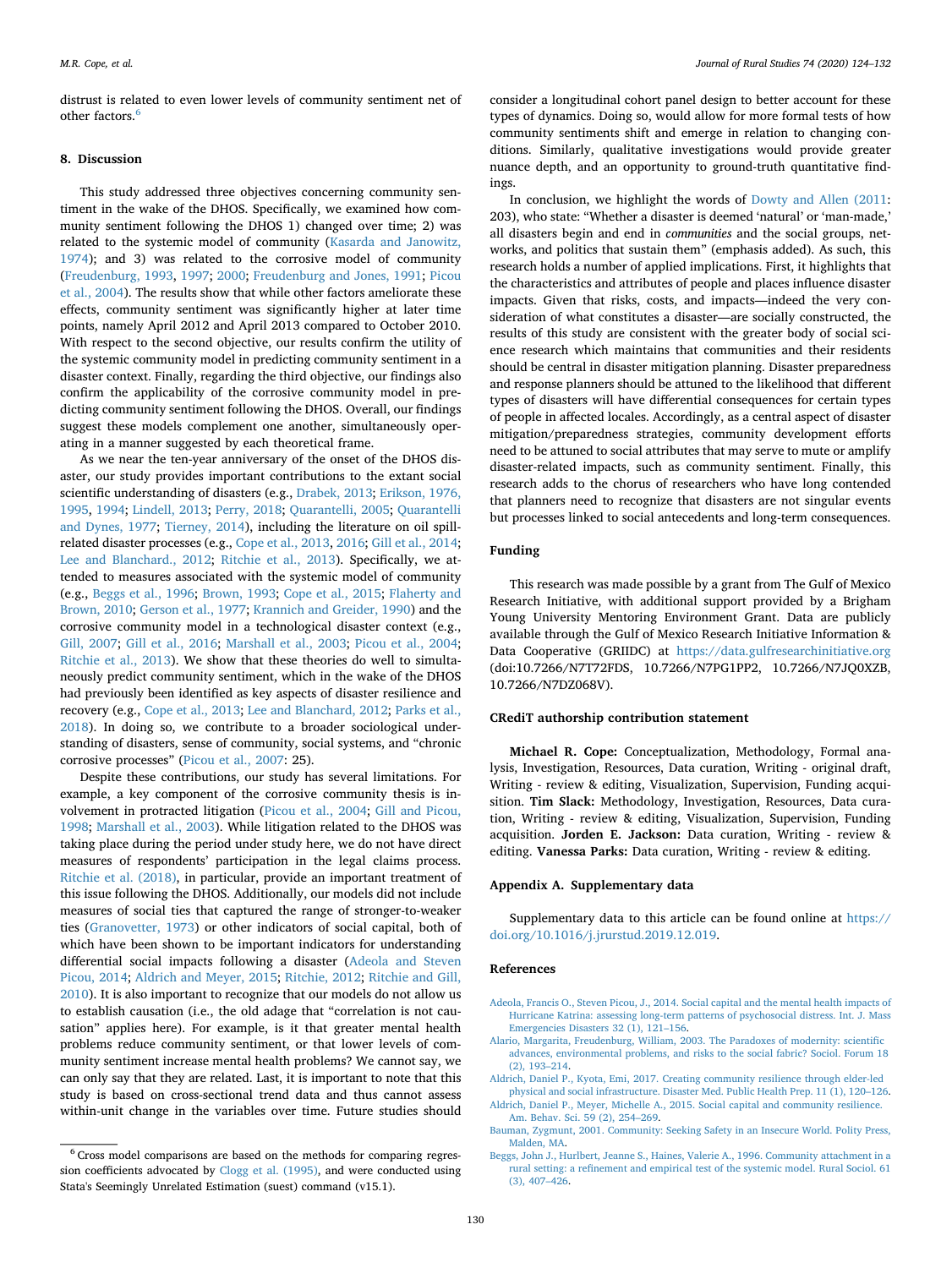<span id="page-8-63"></span>[Bernard, Shane K., 2003. The Cajuns: Americanization of a People. University Press of](http://refhub.elsevier.com/S0743-0167(19)30645-X/sref7) [Mississippi, Jackson, MS](http://refhub.elsevier.com/S0743-0167(19)30645-X/sref7).

- <span id="page-8-60"></span>[Brown, R.B., Dorius, S.F., Krannich, R.S., 2005. The boom-bust-recovery cycle: Dynamics](http://refhub.elsevier.com/S0743-0167(19)30645-X/optSjPfhzUFiI) [of change in community satisfaction and social integration in Delta, Utah. Rural](http://refhub.elsevier.com/S0743-0167(19)30645-X/optSjPfhzUFiI) [Sociol. 70 \(1\), 28–49.](http://refhub.elsevier.com/S0743-0167(19)30645-X/optSjPfhzUFiI)
- <span id="page-8-24"></span>[Bucher, Rue, 1957. Blame and hostility in disaster. Am. J. Sociol. 62 \(5\), 467–475.](http://refhub.elsevier.com/S0743-0167(19)30645-X/sref8)

<span id="page-8-1"></span>[Bolin, Bob, Kurtz, Liza C., 2018. Race, class, ethnicity, and disaster vulnerability. In:](http://refhub.elsevier.com/S0743-0167(19)30645-X/sref9) [Handbook of Disaster Research. Springer, Cham, pp. 181–203](http://refhub.elsevier.com/S0743-0167(19)30645-X/sref9).

- <span id="page-8-27"></span>[Bonanno, George, A., Brewin, Chris R., Kaniasty, Krzysztof, Annette, M., La Greca, 2010.](http://refhub.elsevier.com/S0743-0167(19)30645-X/sref10) [Weighing the costs of disaster consequences, risks, and resilience in individuals, fa](http://refhub.elsevier.com/S0743-0167(19)30645-X/sref10)[milies, and communities. Psychol. Sci. Public Interest 11 \(1\), 1–49](http://refhub.elsevier.com/S0743-0167(19)30645-X/sref10).
- <span id="page-8-35"></span>[Brown, Ralph B., 1993. Rural community satisfaction and attachment in mass consumer](http://refhub.elsevier.com/S0743-0167(19)30645-X/sref11) [society. Rural Sociol. 58 \(3\), 387–403.](http://refhub.elsevier.com/S0743-0167(19)30645-X/sref11)
- <span id="page-8-28"></span>[Chhotray, Vasudha, Few, Roger, 2012. Post-disaster recovery and ongoing vulnerability:](http://refhub.elsevier.com/S0743-0167(19)30645-X/sref12) [ten years after the super-cyclone of 1999 in Orissa, India. Glob. Environ. Chang. 22](http://refhub.elsevier.com/S0743-0167(19)30645-X/sref12) [\(3\), 659–702.](http://refhub.elsevier.com/S0743-0167(19)30645-X/sref12)
- <span id="page-8-52"></span>[Clarke, Lee, Short Jr., James F., 1993. Social organization and risk: some current con](http://refhub.elsevier.com/S0743-0167(19)30645-X/sref13)[troversies. Annu. Rev. Sociol. 19 \(1\), 375–399.](http://refhub.elsevier.com/S0743-0167(19)30645-X/sref13)
- <span id="page-8-67"></span>[Clogg, Clifford C., Petkova, Eva, Cheng, Tzuwei, 1995. Reply to Allison: more on com](http://refhub.elsevier.com/S0743-0167(19)30645-X/sref14)[paring regression coefficients. Am. J. Sociol. 100 \(5\), 1305–1312](http://refhub.elsevier.com/S0743-0167(19)30645-X/sref14).
- <span id="page-8-36"></span>[Cope, Michael R., Flaherty, Jeremy, Young, Kirk D., Brown, Ralph B., 2015. "Olympic](http://refhub.elsevier.com/S0743-0167(19)30645-X/sref15) [boomtown: the social impacts of a one-time mega-event in Utah's Heber valley.](http://refhub.elsevier.com/S0743-0167(19)30645-X/sref15) [Sociol. Spectr. 35 \(2\), 136–160](http://refhub.elsevier.com/S0743-0167(19)30645-X/sref15).
- <span id="page-8-29"></span>[Cope, Michael R., Lee, Matthew R., Slack, Tim, Blanchard, Troy C., Carney, Jeff, Lipschitz,](http://refhub.elsevier.com/S0743-0167(19)30645-X/sref16) [Forbes, Gikas, Lydia, 2018. Geographically distant social networks elevate perceived](http://refhub.elsevier.com/S0743-0167(19)30645-X/sref16) [preparedness for coastal environmental threats. Popul. Environ. 39 \(3\), 277–296.](http://refhub.elsevier.com/S0743-0167(19)30645-X/sref16)
- <span id="page-8-51"></span>[Cope, Michael R., Slack, Tim, Blanchard, Troy C., Lee, Matthew R., 2016. It's not whether](http://refhub.elsevier.com/S0743-0167(19)30645-X/sref17) [you win or lose, it's how you place the blame: assessing perceptions of blame for the](http://refhub.elsevier.com/S0743-0167(19)30645-X/sref17) [deepwater horizon oil spill. Rural Sociol. 81 \(3\), 295–315.](http://refhub.elsevier.com/S0743-0167(19)30645-X/sref17)
- <span id="page-8-15"></span>[Cope, Michael R., Slack, Tim, Blanchard, Troy C., Lee, Matthew R., 2013. Does time heal](http://refhub.elsevier.com/S0743-0167(19)30645-X/sref18) [all wounds? Community attachment, natural resource employment, and health im](http://refhub.elsevier.com/S0743-0167(19)30645-X/sref18)[pacts in the wake of the BP deepwater horizon disaster. Soc. Sci. Res. 42 \(3\),](http://refhub.elsevier.com/S0743-0167(19)30645-X/sref18) [872–881](http://refhub.elsevier.com/S0743-0167(19)30645-X/sref18).
- <span id="page-8-55"></span>[Curtin, Richard, Presser, Stanley, Singer, Eleanor, 2000. The effects of response rate](http://refhub.elsevier.com/S0743-0167(19)30645-X/sref19) [changes on the index of consumer sentiment. Public Opin. Q. 64 \(4\), 413–428](http://refhub.elsevier.com/S0743-0167(19)30645-X/sref19). [Davidson, William, Cotter, Patrick R., 1991. The relationship between sense of commu-](http://refhub.elsevier.com/S0743-0167(19)30645-X/sref20)
- <span id="page-8-40"></span><span id="page-8-20"></span>[nity and subjective well-being: a first look. J. Community Psychol. 19 \(3\), 246–253.](http://refhub.elsevier.com/S0743-0167(19)30645-X/sref20) [de Tocqueville, Alexis, 2000. Democracy](http://refhub.elsevier.com/S0743-0167(19)30645-X/sref21) *in America* Trans. Henry Reeve, New York, NY:
- <span id="page-8-66"></span>[Bantam Dell \[1840\]](http://refhub.elsevier.com/S0743-0167(19)30645-X/sref21). [Dowty, Rachel A., Allen, Barbara L., 2011. Afterword. In: Dowty, Rachel A., Allen,](http://refhub.elsevier.com/S0743-0167(19)30645-X/sref22)
- [Barbara L. \(Eds.\), Dynamics of Disaster: Lessons on Risk, Response and Recovery.](http://refhub.elsevier.com/S0743-0167(19)30645-X/sref22) [Earthscan, Washington, DC, pp. 203–207.](http://refhub.elsevier.com/S0743-0167(19)30645-X/sref22) [Drabek, Thomas E., 1986. Human System Responses to Disaster: an Inventory of](http://refhub.elsevier.com/S0743-0167(19)30645-X/sref23)
- <span id="page-8-33"></span>[Sociological Findings. Springer-Verlag, New York, NY](http://refhub.elsevier.com/S0743-0167(19)30645-X/sref23).
- <span id="page-8-30"></span><span id="page-8-12"></span>[Drabek, T.E., 2013. The Human Side of Disaster, 2nd. CRC Press, New York, NY.](http://refhub.elsevier.com/S0743-0167(19)30645-X/opt6m9UyEpe43) [Dynes, Russell R., 1974. Organized Behavior in Disaster. Disaster Research Center,](http://refhub.elsevier.com/S0743-0167(19)30645-X/sref24)
- <span id="page-8-16"></span>[University of Delaware.](http://refhub.elsevier.com/S0743-0167(19)30645-X/sref24) [Edelstein, Michael R., 2004. Contaminated Communities: Coping with Residential Toxic](http://refhub.elsevier.com/S0743-0167(19)30645-X/sref25) [Exposure. Westview Press, Boulder, CO.](http://refhub.elsevier.com/S0743-0167(19)30645-X/sref25)
- <span id="page-8-22"></span>[Elias, N., Scotson, J.L., 1965. The Established and the Outsiders: A Sociological Enquiry](http://refhub.elsevier.com/S0743-0167(19)30645-X/sref26) [into Community Problems. Frank Cass & Co. LTD, London, UK](http://refhub.elsevier.com/S0743-0167(19)30645-X/sref26).
- [Erikson, Kai, 1995. Notes on trauma and community. In:](http://refhub.elsevier.com/S0743-0167(19)30645-X/sref27) *Trauma: Exploration in Memory* [Edited by Cathy Caruth Baltimore, MD, pp. 183–199.](http://refhub.elsevier.com/S0743-0167(19)30645-X/sref27)
- <span id="page-8-14"></span>[Erikson, Kai, 1994. A New Species of Trouble: the Human Experience of Modern](http://refhub.elsevier.com/S0743-0167(19)30645-X/sref28) [Disasters. W.W. Norton & Company, New York, NY.](http://refhub.elsevier.com/S0743-0167(19)30645-X/sref28)
- <span id="page-8-13"></span>[Erikson, Kai, 1976. Everything in its Path: Destruction of Community in the Buffalo Creek](http://refhub.elsevier.com/S0743-0167(19)30645-X/sref29) [Flood. Simon and Schuster, New York, NY](http://refhub.elsevier.com/S0743-0167(19)30645-X/sref29).
- <span id="page-8-37"></span>[Flaherty, Jeremy, Brown, Ralph B., 2010. A multilevel systemic model of community](http://refhub.elsevier.com/S0743-0167(19)30645-X/sref30) [attachment: assessing the relative importance of the community and individual le](http://refhub.elsevier.com/S0743-0167(19)30645-X/sref30)[vels. Am. J. Sociol. 116 \(2\), 503–542.](http://refhub.elsevier.com/S0743-0167(19)30645-X/sref30)
- <span id="page-8-3"></span>[Freudenburg, William R., 2000. The 'risk society' reconsidered: recreancy, the division of](http://refhub.elsevier.com/S0743-0167(19)30645-X/sref31) [labor, and risk to the social fabric. In: Cohen, Maurie J. \(Ed.\), Risk in the Modern Age:](http://refhub.elsevier.com/S0743-0167(19)30645-X/sref31) [Social Theory, Science and Environmental Decision-Making. St. Martin's Press, New](http://refhub.elsevier.com/S0743-0167(19)30645-X/sref31) [York, NY, pp. 107–122](http://refhub.elsevier.com/S0743-0167(19)30645-X/sref31).
- <span id="page-8-9"></span>[Freudenburg, William R., 1997. Contamination, corrosion, and the social order: an](http://refhub.elsevier.com/S0743-0167(19)30645-X/sref32) [overview. Curr. Sociol. 45 \(3\), 19–40.](http://refhub.elsevier.com/S0743-0167(19)30645-X/sref32)
- <span id="page-8-8"></span>[Freudenburg, William R., 1993. Risk and recreancy: Weber, the division of labor, and the](http://refhub.elsevier.com/S0743-0167(19)30645-X/sref33) [rationality of risk perceptions. Soc. Forces 71 \(4\), 909–932](http://refhub.elsevier.com/S0743-0167(19)30645-X/sref33).
- <span id="page-8-64"></span>[Freudenburg, William R., Gramling, Robert, 2011. Blowout in the Gulf: the BP Oil Spill](http://refhub.elsevier.com/S0743-0167(19)30645-X/sref34) [Disaster and the Future of Energy in America. The MIT Press, Cambridge, MA](http://refhub.elsevier.com/S0743-0167(19)30645-X/sref34).
- <span id="page-8-11"></span>[Freudenburg, William R., Jones, Timothy R., 1991. Attitudes and stress in the presence of](http://refhub.elsevier.com/S0743-0167(19)30645-X/sref35) [technological risk: a test of the Supreme Court hypothesis. Soc. Forces 69 \(4\),](http://refhub.elsevier.com/S0743-0167(19)30645-X/sref35) [1143–1168](http://refhub.elsevier.com/S0743-0167(19)30645-X/sref35).
- <span id="page-8-0"></span>[Fritz, Charles E., 1961. Disasters. In: Merton, Robert K., Nisbet, Robert A. \(Eds.\),](http://refhub.elsevier.com/S0743-0167(19)30645-X/sref36) [Contemporary Social Problems: an Introduction to the Sociology of Deviant Behavior](http://refhub.elsevier.com/S0743-0167(19)30645-X/sref36) [and Social Disorganization. Harcourt Brace and World, New York, NY, pp. 651–694.](http://refhub.elsevier.com/S0743-0167(19)30645-X/sref36)
- <span id="page-8-26"></span>[Fritz, Charles E., Marks, Eli S., 1954. The NORC studies of human behavior in disaster. J.](http://refhub.elsevier.com/S0743-0167(19)30645-X/sref37) [Soc. Issues 10 \(3\), 26–41.](http://refhub.elsevier.com/S0743-0167(19)30645-X/sref37)
- <span id="page-8-38"></span>[Gerson, Kathleen, Ann Stueve, C., Fischer, Claude S., 1977. Attachment to place. 139–61](http://refhub.elsevier.com/S0743-0167(19)30645-X/sref38) [In: Fischer, C.S., Jackson, R.M., Stueve, C.A., Gerson, K., Jones, L.M., Baldassare, M.](http://refhub.elsevier.com/S0743-0167(19)30645-X/sref38) [\(Eds.\), Networks and Places: Social Relations in the Urban Setting. Free Press, New](http://refhub.elsevier.com/S0743-0167(19)30645-X/sref38) [York, NY](http://refhub.elsevier.com/S0743-0167(19)30645-X/sref38).
- <span id="page-8-45"></span>[Gill, Duane A., 2007. Secondary trauma or secondary disaster? Insights from Hurricane](http://refhub.elsevier.com/S0743-0167(19)30645-X/sref39) [Katrina. Sociol. Spectr. 27 \(6\), 613–632](http://refhub.elsevier.com/S0743-0167(19)30645-X/sref39).
- <span id="page-8-4"></span>[Gill, Duane A., Steven Picou, J., 1998. Technological disaster and chronic community](http://refhub.elsevier.com/S0743-0167(19)30645-X/sref40) [stress. Soc. Nat. Resour. 11 \(8\), 795–815](http://refhub.elsevier.com/S0743-0167(19)30645-X/sref40).
- <span id="page-8-17"></span>[Gill, Duane A., Steven Picou, J., Ritchie, Liesel A., 2012. The exxon valdez and BP oil](http://refhub.elsevier.com/S0743-0167(19)30645-X/sref41) [spills: a comparison of initial social and psychological impacts. Am. Behav. Sci. 56](http://refhub.elsevier.com/S0743-0167(19)30645-X/sref41) [\(1\), 3–23.](http://refhub.elsevier.com/S0743-0167(19)30645-X/sref41)
- <span id="page-8-50"></span>[Gill, Duane A., Ritchie, Liesel A., Steven Picou, J., 2016. Sociocultural and psychosocial](http://refhub.elsevier.com/S0743-0167(19)30645-X/sref42) [impacts of the exxon valdez oil spill: twenty-four years of research in Cordova,](http://refhub.elsevier.com/S0743-0167(19)30645-X/sref42) [Alaska. Extr. Ind. Soc. 3 \(4\), 1105–1116](http://refhub.elsevier.com/S0743-0167(19)30645-X/sref42).
- <span id="page-8-49"></span>[Gill, Duane A., Liesel, A. Ritchie, Picou, J. Steven, Langhinrichsen-Rohling, Jennifer,](http://refhub.elsevier.com/S0743-0167(19)30645-X/sref43) [Michael, A. Long, Shenesey, Jessica W., 2014. The Exxon and BP oil spills: a com](http://refhub.elsevier.com/S0743-0167(19)30645-X/sref43)[parison of psychosocial impacts. Nat. Hazards 74 \(3\), 1911–1932](http://refhub.elsevier.com/S0743-0167(19)30645-X/sref43).
- <span id="page-8-5"></span>[Gill, Duane A., Ritchie, Liesel A., 2018. Contributions of technological and Natural dis](http://refhub.elsevier.com/S0743-0167(19)30645-X/sref44)[aster research to the social science disaster paradigm. In: Handbook of Disaster](http://refhub.elsevier.com/S0743-0167(19)30645-X/sref44) [Research. Springer, Cham, pp. 39–60](http://refhub.elsevier.com/S0743-0167(19)30645-X/sref44).
- <span id="page-8-21"></span>[Goodsell, Todd L., Flaherty, Jeremy, Brown, Ralph B., 2014. Community as Moral](http://refhub.elsevier.com/S0743-0167(19)30645-X/sref45) [Proximity: Theorizing Community in a Global Economy. In: Bailey, Conner, Jensen,](http://refhub.elsevier.com/S0743-0167(19)30645-X/sref45) [Leif, Ransom, Elizabeth \(Eds.\), Rural America in a Globalizing World: Problems and](http://refhub.elsevier.com/S0743-0167(19)30645-X/sref45) [Prospects for the 2010s. West Virginia University Press, Morgantown, WV, pp.](http://refhub.elsevier.com/S0743-0167(19)30645-X/sref45) [626–641](http://refhub.elsevier.com/S0743-0167(19)30645-X/sref45).
- <span id="page-8-61"></span>[Goodsell, Todd L., Brown, Ralph B., Stovall, Joshua, Simpson, Mark, 2008. Globally](http://refhub.elsevier.com/S0743-0167(19)30645-X/sref46) [embedded community: satisfaction and attachment in vance, Alabama. Community](http://refhub.elsevier.com/S0743-0167(19)30645-X/sref46) [Dev. 39 \(1\), 17–34.](http://refhub.elsevier.com/S0743-0167(19)30645-X/sref46)

<span id="page-8-65"></span>[Granovetter, Mark S., 1973. The strength of weak ties. Am. J. Sociol. 78, 1360–1380](http://refhub.elsevier.com/S0743-0167(19)30645-X/sref47).

<span id="page-8-34"></span>[Green, Bonnie L., 1996. Traumatic stress and disaster: mental health effects and factors](http://refhub.elsevier.com/S0743-0167(19)30645-X/sref48) [influencing adaptation. In: In: Mak, Felice L., Nadelson, Carol C. \(Eds.\), International](http://refhub.elsevier.com/S0743-0167(19)30645-X/sref48) [Review of Psychiatry, vol. 2. American Psychiatric Press, Arlington, VA, pp. 177–210.](http://refhub.elsevier.com/S0743-0167(19)30645-X/sref48)

- <span id="page-8-56"></span>[Groves, Robert M., 2006. Nonresponse rates and nonresponse bias in household surveys.](http://refhub.elsevier.com/S0743-0167(19)30645-X/sref49) [Public Opin. Q. 70 \(5\), 646–675.](http://refhub.elsevier.com/S0743-0167(19)30645-X/sref49)
- <span id="page-8-41"></span>[Grzeskowiak, Stephan, M., Joseph, Sirgy, Widgery, Robin, 2003. Residents' satisfaction](http://refhub.elsevier.com/S0743-0167(19)30645-X/sref50) [with community services: predictors and outcomes. J. Reg. Anal. Policy 33 \(2\), 1–36.](http://refhub.elsevier.com/S0743-0167(19)30645-X/sref50)
- <span id="page-8-48"></span>[Halpern, James, Tramontin, Mary, 2007. Disaster Mental Health: Theory and Practice.](http://refhub.elsevier.com/S0743-0167(19)30645-X/sref51) [Thomson Brooks/Cole, Belmont, CA](http://refhub.elsevier.com/S0743-0167(19)30645-X/sref51).
- <span id="page-8-53"></span>[Hamilton, Lawrence C., Safford, Thomas G., Ulrich, Jessica D., 2012. In the wake of the](http://refhub.elsevier.com/S0743-0167(19)30645-X/sref52) [spill: environmental views along the Gulf coast. Soc. Sci. Q. 93 \(4\), 1053–1064.](http://refhub.elsevier.com/S0743-0167(19)30645-X/sref52)
- <span id="page-8-43"></span>[Hawkins, Robert L., Maurer, Katherine, 2011. You fix my community, you have fixed my](http://refhub.elsevier.com/S0743-0167(19)30645-X/sref53) [life': the disruption and rebuilding of ontological security in New Orleans. Disasters](http://refhub.elsevier.com/S0743-0167(19)30645-X/sref53) [35 \(1\), 143–159.](http://refhub.elsevier.com/S0743-0167(19)30645-X/sref53)
- <span id="page-8-62"></span>[Henry, Jacques M., Bankston III., Carl L., 2002. Blue Collar Bayou: Louisiana Cajuns in the](http://refhub.elsevier.com/S0743-0167(19)30645-X/sref54) [New Economy of Ethnicity. Praeger, Westport, CT](http://refhub.elsevier.com/S0743-0167(19)30645-X/sref54).
- <span id="page-8-54"></span>Jackson, Lisa P., 2010. Remarks of U.S. EPA administrator. In: Jackson, Lisa P. (Ed.), Presented at the 2010 Small Business Environmental Conference, June 8. Retrieved from. [http://yosemite.epa.gov/opa/admpress.nsf/0/](http://yosemite.epa.gov/opa/admpress.nsf/0/2F14E90B19C8A5A48525773C00614CC8) [2F14E90B19C8A5A48525773C00614CC8.](http://yosemite.epa.gov/opa/admpress.nsf/0/2F14E90B19C8A5A48525773C00614CC8)
- <span id="page-8-10"></span>[Kasarda, John D., Janowitz, Morris, 1974. Community attachment in mass society. Am.](http://refhub.elsevier.com/S0743-0167(19)30645-X/sref56) [Sociol. Rev. 39, 328–339.](http://refhub.elsevier.com/S0743-0167(19)30645-X/sref56)
- <span id="page-8-57"></span>[Keeter, Scott, Miller, Carolyn, Kohut, Andrew, Groves, Robert M., Presser, Stanley, 2000.](http://refhub.elsevier.com/S0743-0167(19)30645-X/sref57) [Consequences of reducing nonresponse in a large national telephone survey. Public](http://refhub.elsevier.com/S0743-0167(19)30645-X/sref57) [Opin. Q. 64 \(2\), 125–148](http://refhub.elsevier.com/S0743-0167(19)30645-X/sref57).
- <span id="page-8-58"></span>[Keeter, Scott, Kennedy, Courtney, Dimock, Michael, Best, Jonathan, Craighill, Peyton,](http://refhub.elsevier.com/S0743-0167(19)30645-X/sref58) [2006. Gauging the impact of growing nonresponse on estimates from a national RDD](http://refhub.elsevier.com/S0743-0167(19)30645-X/sref58) [telephone survey. Public Opin. Q. 70 \(5\), 759–779](http://refhub.elsevier.com/S0743-0167(19)30645-X/sref58).
- <span id="page-8-2"></span>[Kendra, James M., Wachtendorf, Tricia, 2007. Community innovation and disasters. In:](http://refhub.elsevier.com/S0743-0167(19)30645-X/sref59) [Rodrígues, Havidán, Quarantelli, Enrico L., Dynes, Russell R. \(Eds.\), Handbook of](http://refhub.elsevier.com/S0743-0167(19)30645-X/sref59) [Disaster Research. Springer, New York, NY, pp. 316–334.](http://refhub.elsevier.com/S0743-0167(19)30645-X/sref59)
- <span id="page-8-25"></span>[Killian, Lewis M., 1954. Some accomplishments and some needs in disaster study. J. Soc.](http://refhub.elsevier.com/S0743-0167(19)30645-X/sref60) [Issues 10 \(3\), 66–72](http://refhub.elsevier.com/S0743-0167(19)30645-X/sref60).
- <span id="page-8-42"></span>[Kimweli, David S., Stilwell, William E., 2002. Community subjective well-being, per](http://refhub.elsevier.com/S0743-0167(19)30645-X/sref61)[sonality traits and quality of life therapy. Soc. Indic. Res. 60 \(1–3\), 193–215.](http://refhub.elsevier.com/S0743-0167(19)30645-X/sref61)
- <span id="page-8-18"></span>[Kroll-Smith, J. Stephen, Robert Couch, Stephen, 1991. As if exposure to toxins were not](http://refhub.elsevier.com/S0743-0167(19)30645-X/sref62) [enough: the social and cultural system as a secondary stressor. Environ. Health](http://refhub.elsevier.com/S0743-0167(19)30645-X/sref62) [Perspect. 95, 61–66.](http://refhub.elsevier.com/S0743-0167(19)30645-X/sref62)
- <span id="page-8-7"></span>[Kroll-Smith, S., 2018. Recovering Inequality: Hurricane Katrina, the San Francisco](http://refhub.elsevier.com/S0743-0167(19)30645-X/optH59JGATBGw) [Earthquake of 1906, and the Aftermath of Disaster. University of Texas Press,](http://refhub.elsevier.com/S0743-0167(19)30645-X/optH59JGATBGw) [Austin, TX](http://refhub.elsevier.com/S0743-0167(19)30645-X/optH59JGATBGw).
- <span id="page-8-6"></span>[Kroll-Smith, J. Stephen, Couch, Stephen Robert, 1990. The Real Disaster Is above Ground:](http://refhub.elsevier.com/S0743-0167(19)30645-X/sref63) [A Mine Fire and Social Conflict. University Press of Kentucky, Lexington, KY.](http://refhub.elsevier.com/S0743-0167(19)30645-X/sref63)
- <span id="page-8-44"></span>[Kroll-Smith, J. Stephen, Couch, Stephen Robert, 1993. Technological hazards. In: Wilson,](http://refhub.elsevier.com/S0743-0167(19)30645-X/sref64) [J.P., Raphael, B. \(Eds.\), International Handbook of Traumatic Stress Syndromes.](http://refhub.elsevier.com/S0743-0167(19)30645-X/sref64) [Springer, Boston, MA, pp. 79–91.](http://refhub.elsevier.com/S0743-0167(19)30645-X/sref64)
- <span id="page-8-59"></span>Knight Soul of the Community, 2012. Gallup and the John S. And James L. Knight Foundation. Retrieved from. <http://www.soulofthecommunity.org/>.
- <span id="page-8-39"></span>[Krannich, Richard S., Greider, Thomas, 1990. Rapid growth effects on rural community](http://refhub.elsevier.com/S0743-0167(19)30645-X/sref66) [relations. In: Luloff, A.E., Swanson, L. \(Eds.\), American Rural Communities. Westview](http://refhub.elsevier.com/S0743-0167(19)30645-X/sref66) [Press, Boulder, CO, pp. 61–73.](http://refhub.elsevier.com/S0743-0167(19)30645-X/sref66)
- <span id="page-8-31"></span>[Kreps, Gary A., 1989. Social Structure and Disaster. Associated University Presses,](http://refhub.elsevier.com/S0743-0167(19)30645-X/sref67) [Cranbury, NJ.](http://refhub.elsevier.com/S0743-0167(19)30645-X/sref67)
- <span id="page-8-32"></span>[Kreps, Gary A., 1998. Disaster as systemic event and social catalyst. In: Quarantelli,](http://refhub.elsevier.com/S0743-0167(19)30645-X/sref68) [Enrico L. \(Ed.\), What Is a Disaster?: A Dozen Perspectives on the Question. Routledge,](http://refhub.elsevier.com/S0743-0167(19)30645-X/sref68) [New York, NY, pp. 31–55.](http://refhub.elsevier.com/S0743-0167(19)30645-X/sref68)
- <span id="page-8-19"></span>[Lee, Matthew R., Blanchard, Troy C., 2012. Community attachment and negative affective](http://refhub.elsevier.com/S0743-0167(19)30645-X/sref69) [states in the context of the BP deepwater horizon disaster. Am. Behav. Sci. 56 \(1\),](http://refhub.elsevier.com/S0743-0167(19)30645-X/sref69) [24–47](http://refhub.elsevier.com/S0743-0167(19)30645-X/sref69).
- <span id="page-8-23"></span>[Lindell, M.K., 2013. Disaster studies. Curr. Sociol. 61 \(5–6\), 797–825.](http://refhub.elsevier.com/S0743-0167(19)30645-X/optcgAgwisKg6)
- <span id="page-8-47"></span>[Maguen, Shira, Neria, Yuval, Conoscenti, Lauren M., Litz, Brett T., 2009. Depression and](http://refhub.elsevier.com/S0743-0167(19)30645-X/sref70) [prolonged grief in the wake of disasters. In: Neria, Yuval, Galea, Sandro, Norris, Fran](http://refhub.elsevier.com/S0743-0167(19)30645-X/sref70) [H. \(Eds.\), Mental Health and Disasters. Cambridge University, New York, NY, pp.](http://refhub.elsevier.com/S0743-0167(19)30645-X/sref70) [116–130](http://refhub.elsevier.com/S0743-0167(19)30645-X/sref70).
- <span id="page-8-46"></span>[Marshall, Brent K., Steven Picou, J., Gill, Duane A., 2003. Terrorism as disaster: selected](http://refhub.elsevier.com/S0743-0167(19)30645-X/sref71)